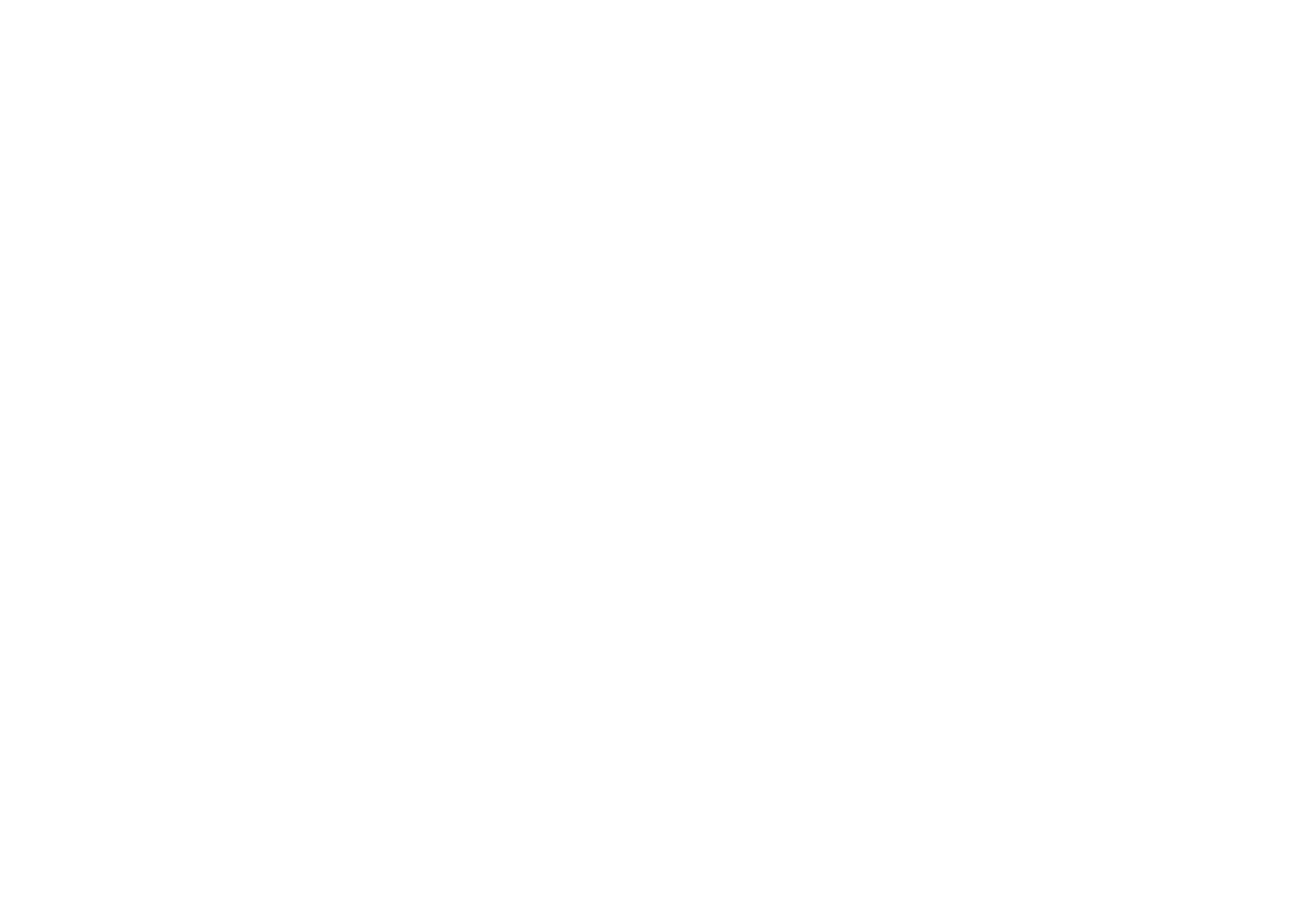#### Introduction

Welcome to the BA (Hons) Artist, Designer, Maker: Glass and Ceramics 2022 Degree Show exhibition. The work on display represents a vast amount of learning and development of ideas, all achieved under unprecedented circumstances. Over the past three years these students have dedicated themselves to the attainment of difficult skills with hard materials. Glass and ceramics are a challenge to work with, they demand dexterity, knowledge and commitment to achieve the results you will see here. They are sometimes fragile, often unexpected and never easy. These students have risen to the challenge and each produced a unique and individual body of work covering a hugely diverse range of subjects and ideas. The diversity of approaches, thoughts and attitudes is a quiet reflection on the times we live through.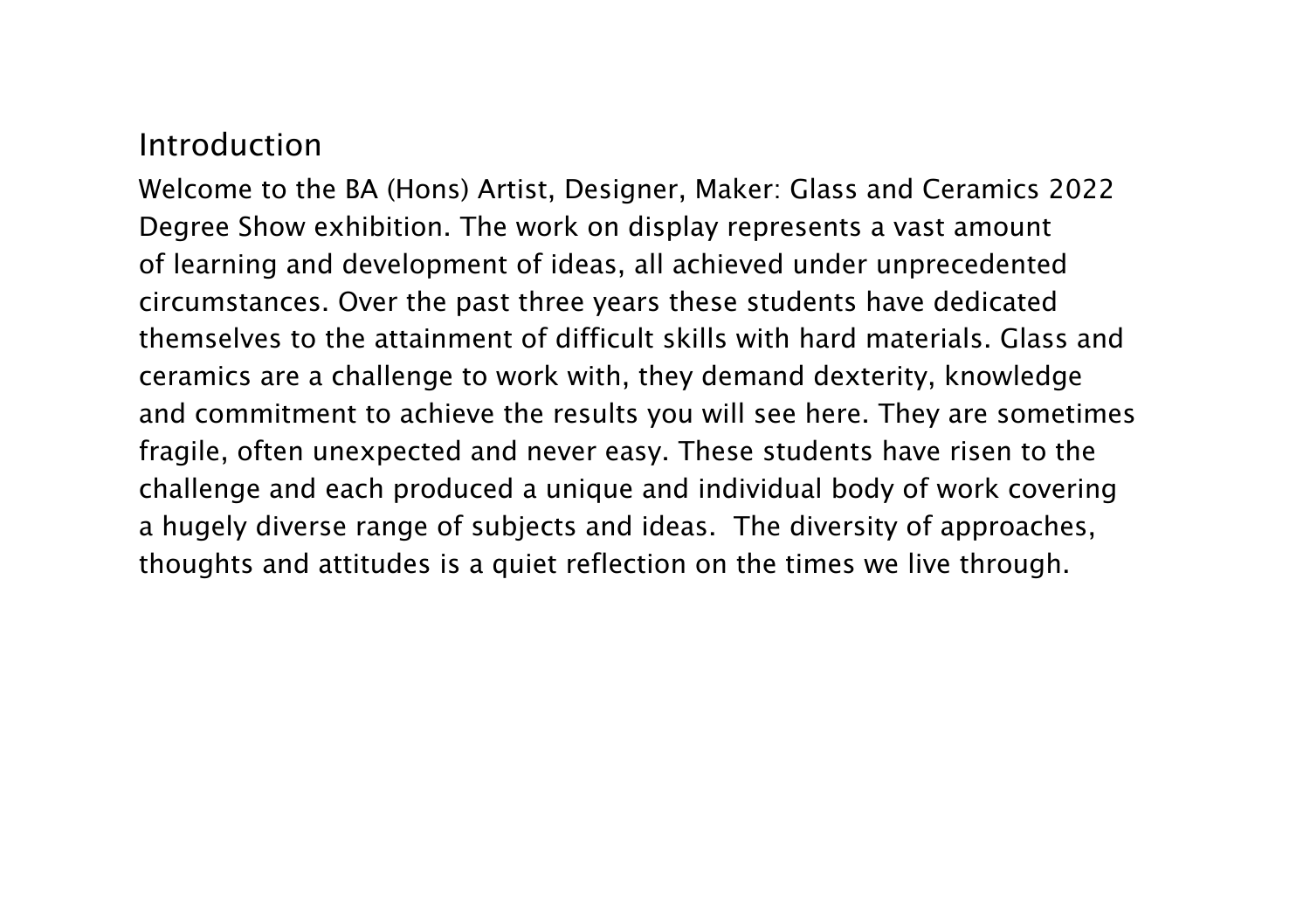

Idolum, 18 x 24 x 6cm, cast glass.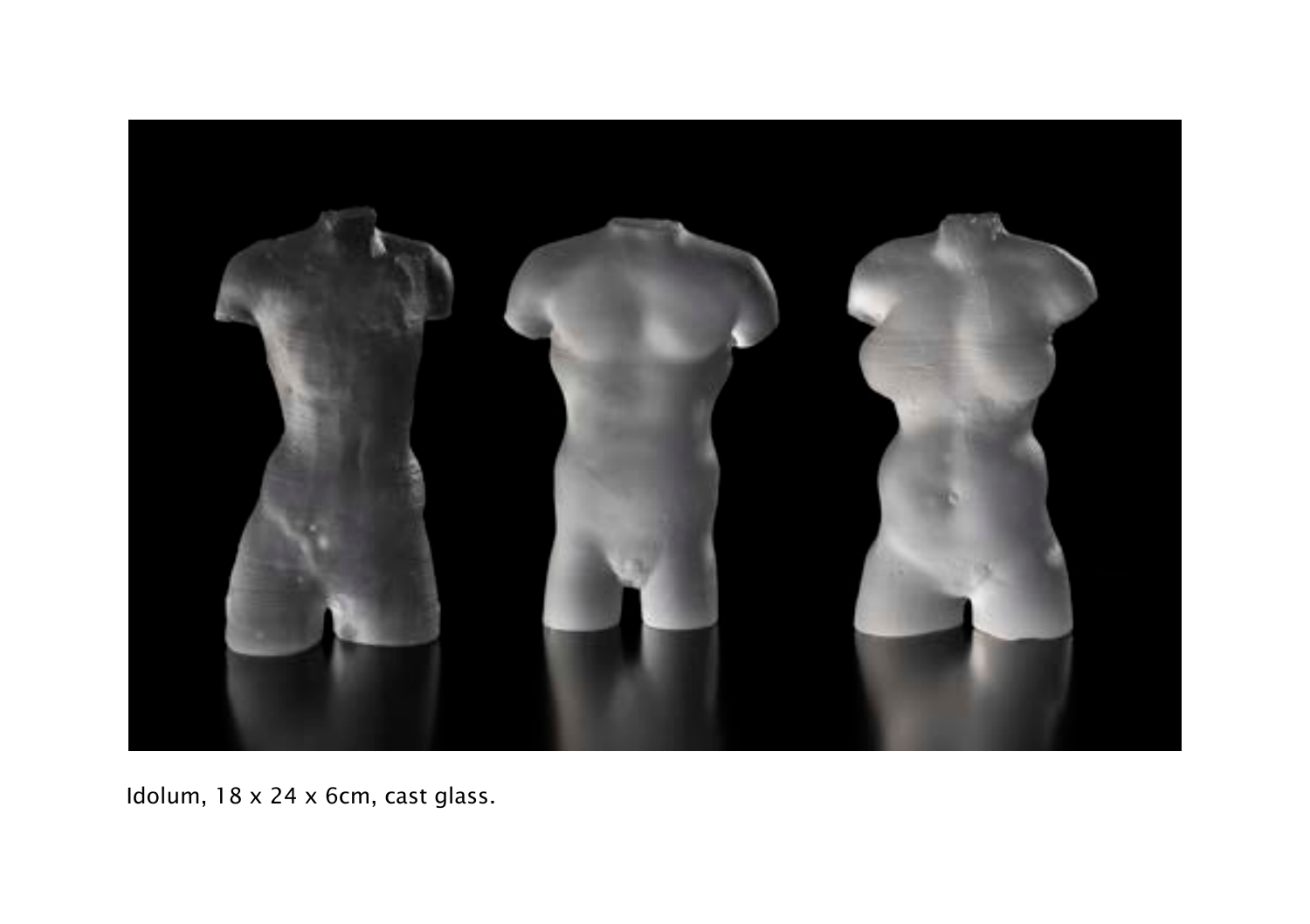#### Abbey Anson

Anson is a glass and ceramic artist who enjoys experimenting with different processes and technologies. Their practice often includes computer aided design and 3D printing as well as glass casting, lamp work and ceramics. The themes within the pieces relate to memories and address issues surrounding mental health and body positivity. Corporations use social media as a tool to influence our society into buying products based on how they would make us look, often using models with perfect skin and the most 'ideal' or standard body which many people strive for but can't achieve. The constant shift in these ideals make many people confused when they don't think they fit within the images that our screens bombard us with, leading to an increase in conditions such as body dysmorphia. Most importantly Anson intends to make art that is accessible and relatable; art should be something everyone from every background can enjoy and appreciate. We are not products set to a specification; the pieces challenge the idea of a perfect body and encourage difference and diversity between each and every one of us.



Website: https://ansonglassandceramics.square.site/ Email: Ansonglassandceramics@hotmail.com Instagram: @ansonglassandceramics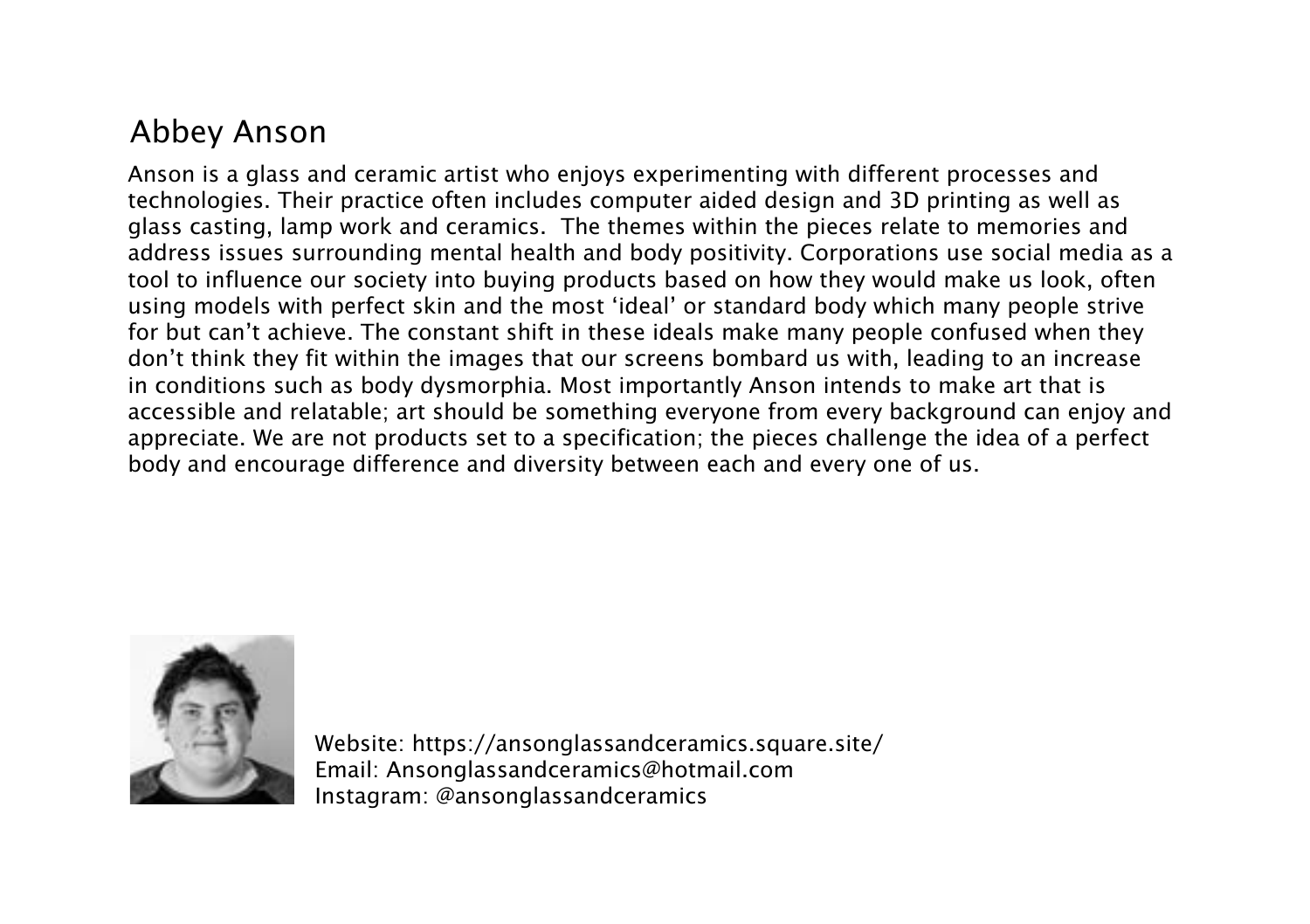

Unity, earthenware, terra sigillata, various metals, organic matter, oxides.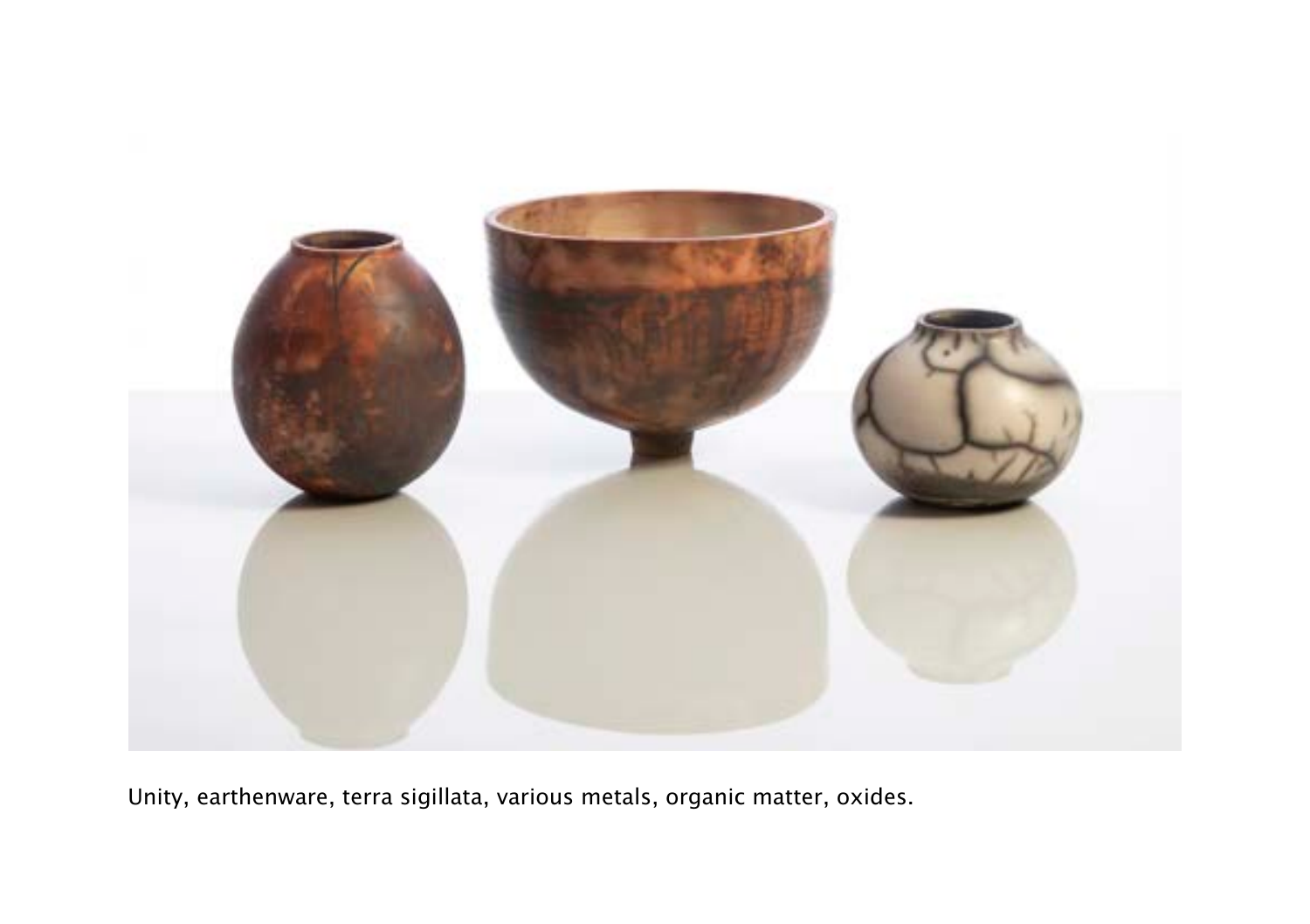## Paula Aziz

Paula Aziz is a wheel-based ceramicist who works with clay because of its sympathetic and versatile qualities. Researching ancient cultures is an essential first step in her process which she then configures into sketches. Flowing shapes, spherical contours and colour gradients in rock formation all inspire her in developing tonal range and texture in the clay. Digging local clay brings about an integrity to the materiality. Alternative firing adds to the unpredictability of the results which suits the spontaneous and experimental nature of Paula's personality.

Paula Aziz's current work is inspired by ancient Greek ceramics and the decorative process of terra sigillata, the Corinthian technique that brings a fusion to the form and surface. Through the addition of sulphate washes, oxides, and organic matter she creates faux weathered and textural effects to create surfaces that evoke the historic past but within a contemporary aesthetic.



Website: https://paulaspottery.wixsite.com/website Instagram: @pa\_pottery Linkedin: papottery149468144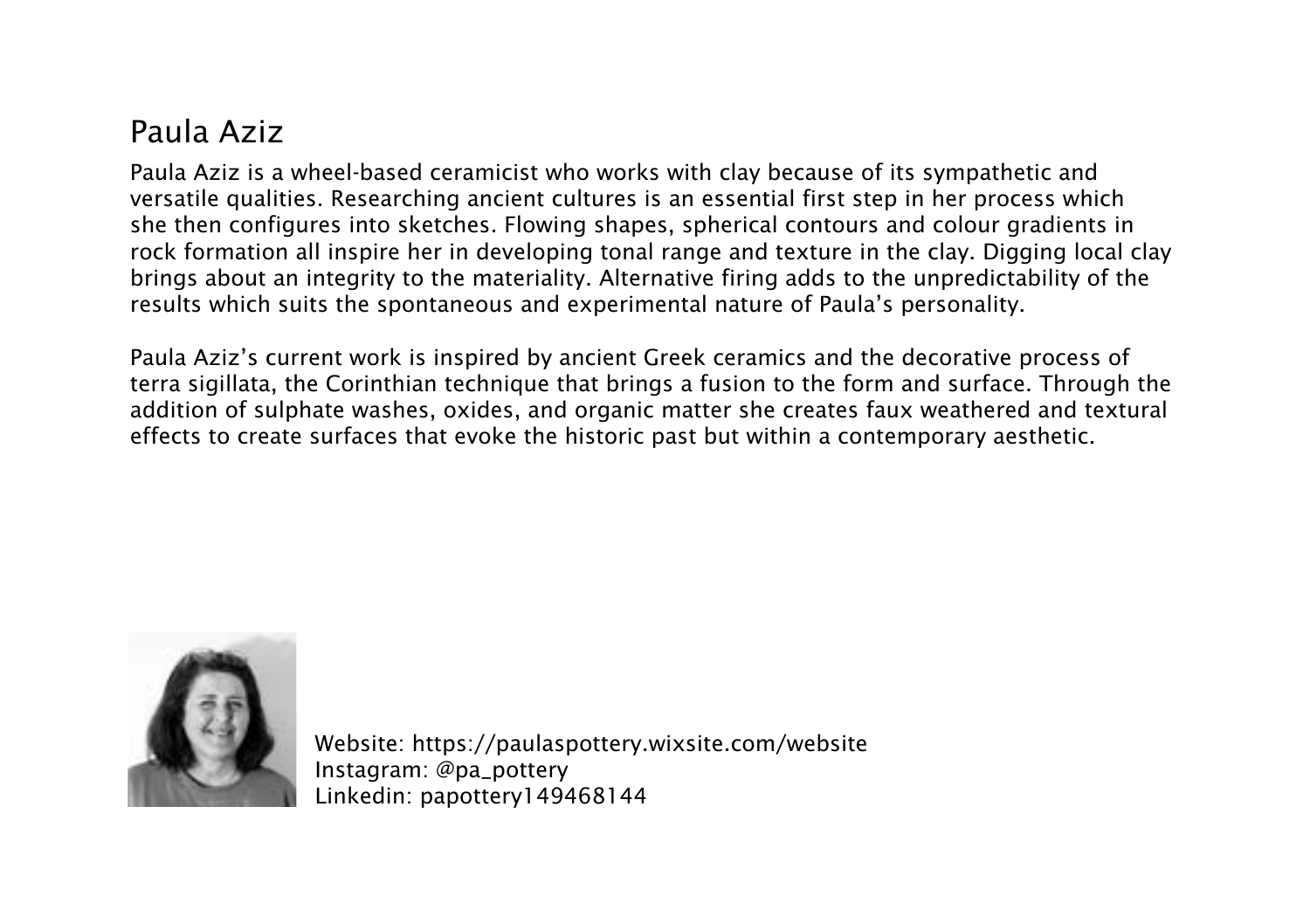

Still We Rise, 50 x 40cm, etched flashed glass, glass paint, silver stain, leaded panel.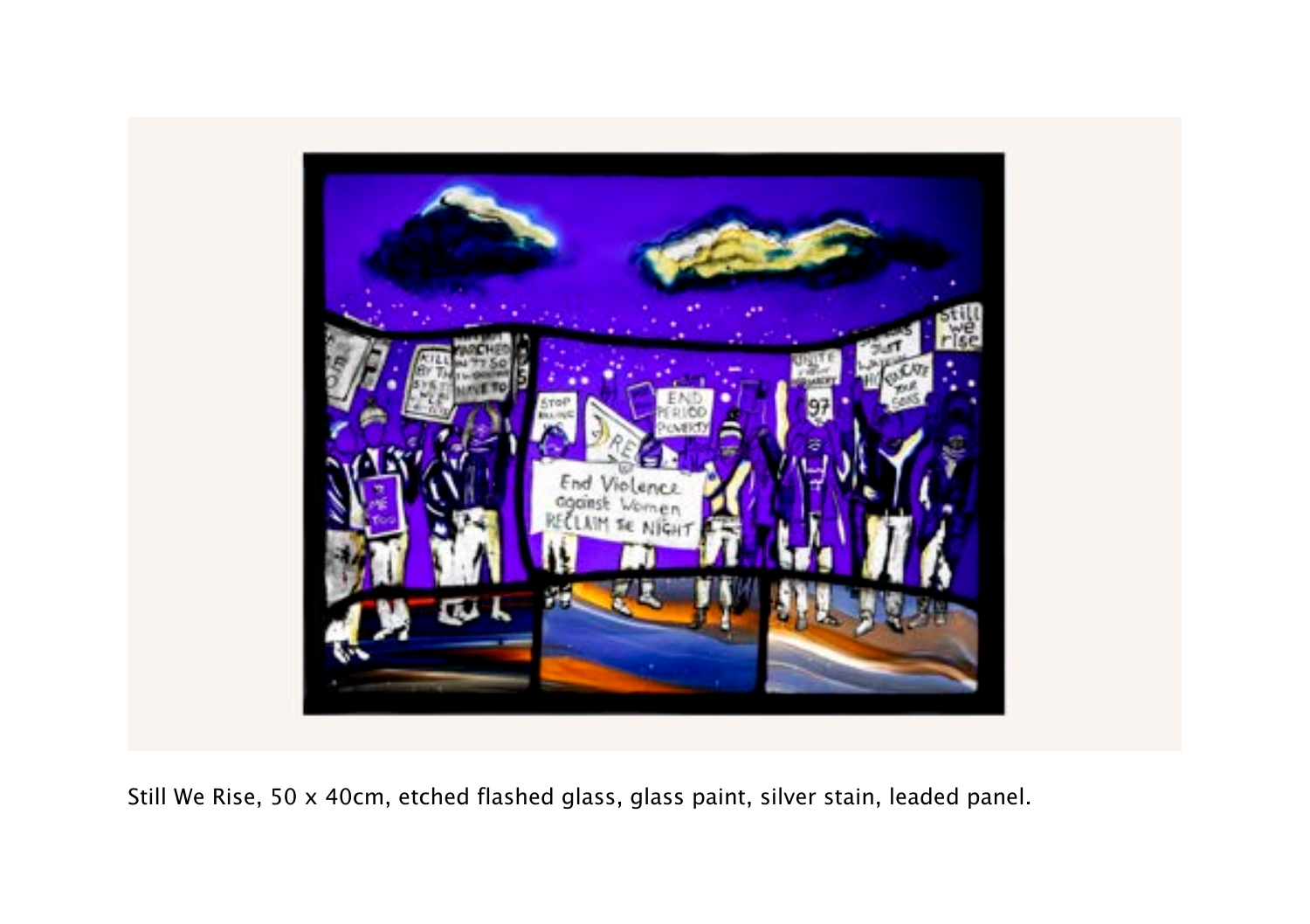# Chris Dalton

Chris Dalton is a stained glass artist and painter based in Gateshead, educated at Durham University in Community and Youth Work studies and Liverpool University in Women's studies. After a career spanning 30 years as a Youth and Community Worker she decided to follow her dream to become an artist and explore her love of glass. Glass is central to Dalton's practice; the transition of light through coloured glass changes throughout the day, the effects that this combination produces are something magical.

The current project is about protest and brings together Dalton's love of glass with her experiences and former career. 'Still We Rise', a triptych of leaded lights, consists of etched and painted flashed glass stained glass that form one coherent piece. There is a long history of protest art in the UK from Mary Lowndes women's suffrage banners to Banksy's Street art. This project is about women's protest and fight for rights, education, equality, liberation, control of their bodies, reproductive rights and safety to walk the streets. The work depicts banners and placards from the last 150 plus years, from the women's suffrage movement, the women's liberation and equality movements of the 1960's and 70's and the recent #MeToo and Reclaim the Night marches.



Website: https://daltonart.co.uk/ Email: daltonart0@gmail.com Instagram: @dalt\_on\_art Facebook: DaltonArt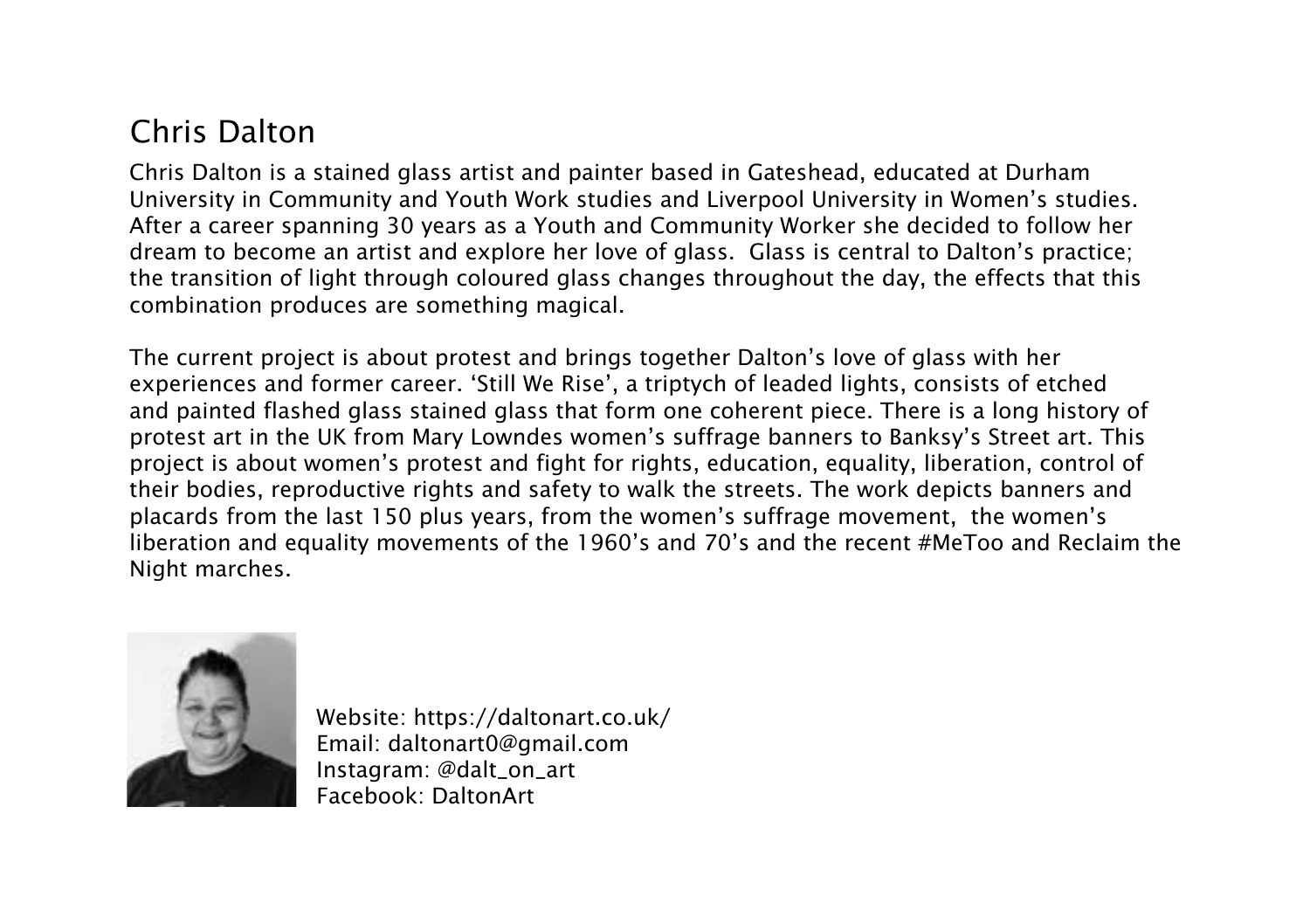

Homo Sapiens, 2m x 2m x 60cm, 22K gold, glass, copper, stainless steel, steel, resin, wood, rubber.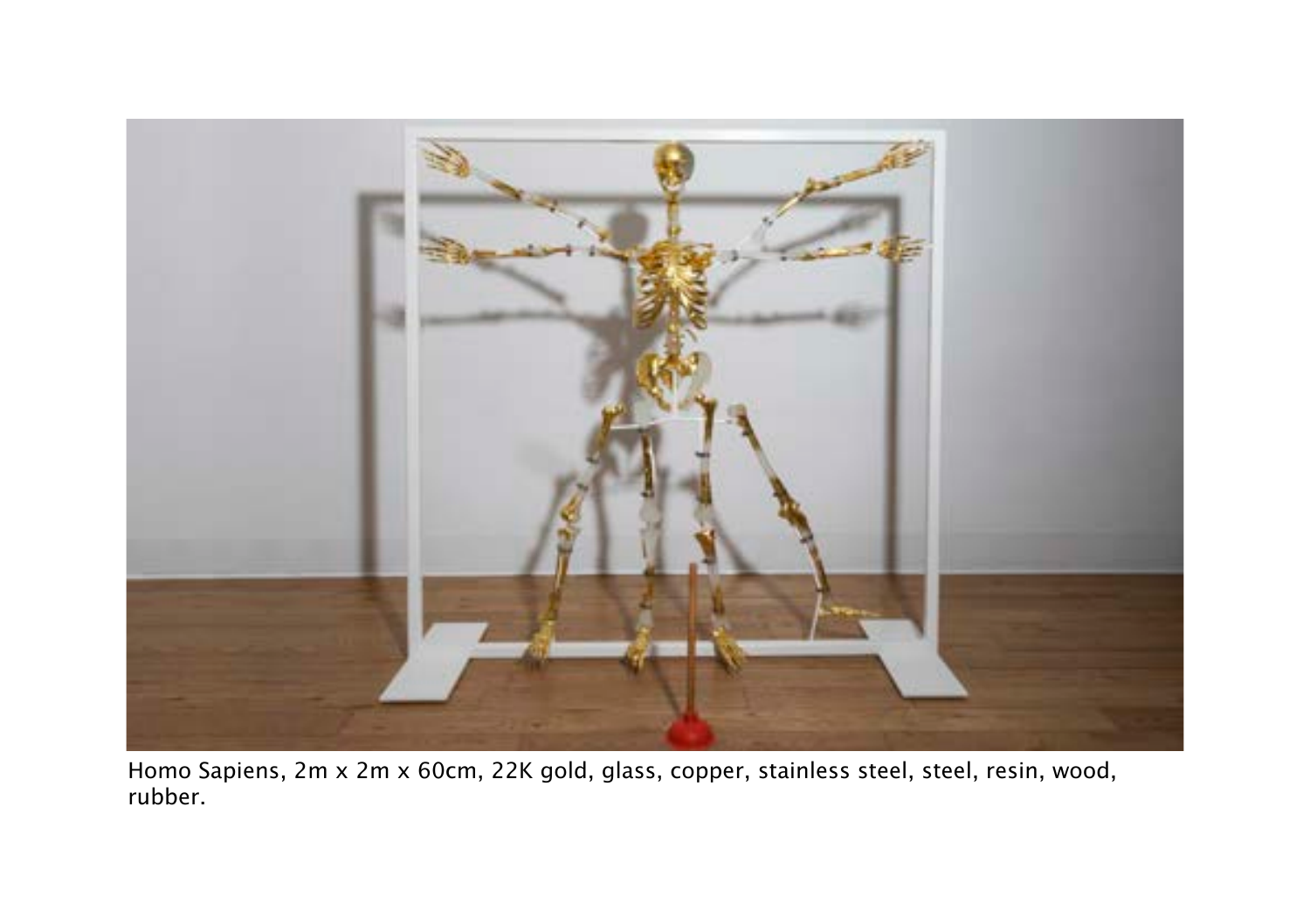## Rodrigues Goncalves

Rodrigues Goncalves (b.2000) is a Portuguese-British artist currently located in the UK. Rodrigues Goncalves' practice explores popular culture. The current work establishes a dialogue between art and society by depicting everyday banalities with a curious remaking or reframing of the found object or readymade. The series "Memento Mori" depicts human mortality within the ordinary everyday. The works suggest a perseverance of human identity and cultural heritage in a parallel relationship with our current industrial consumerist society. The use of the skull, the most recognisable part of the human anatomy, continues a broad tradition and symbology in human history, from literature, art, and religion.

"Homo Sapiens"(2022) takes inspiration from Leonardo da Vinci's "Vitruvian Man". The function of society often relies on the simplest objects. Such objects have played fundamental roles in human evolution and represent milestones in our culture and identity. The work depicts the importance of these often overlooked banal objects in today's social contexts and juxtaposes their simplicity with the monumentally of history.



Website: https://www.rodriguesgoncalves.com/ Email: info@rodriguesgoncalves.com Instagram: @rodriguesgoncalves333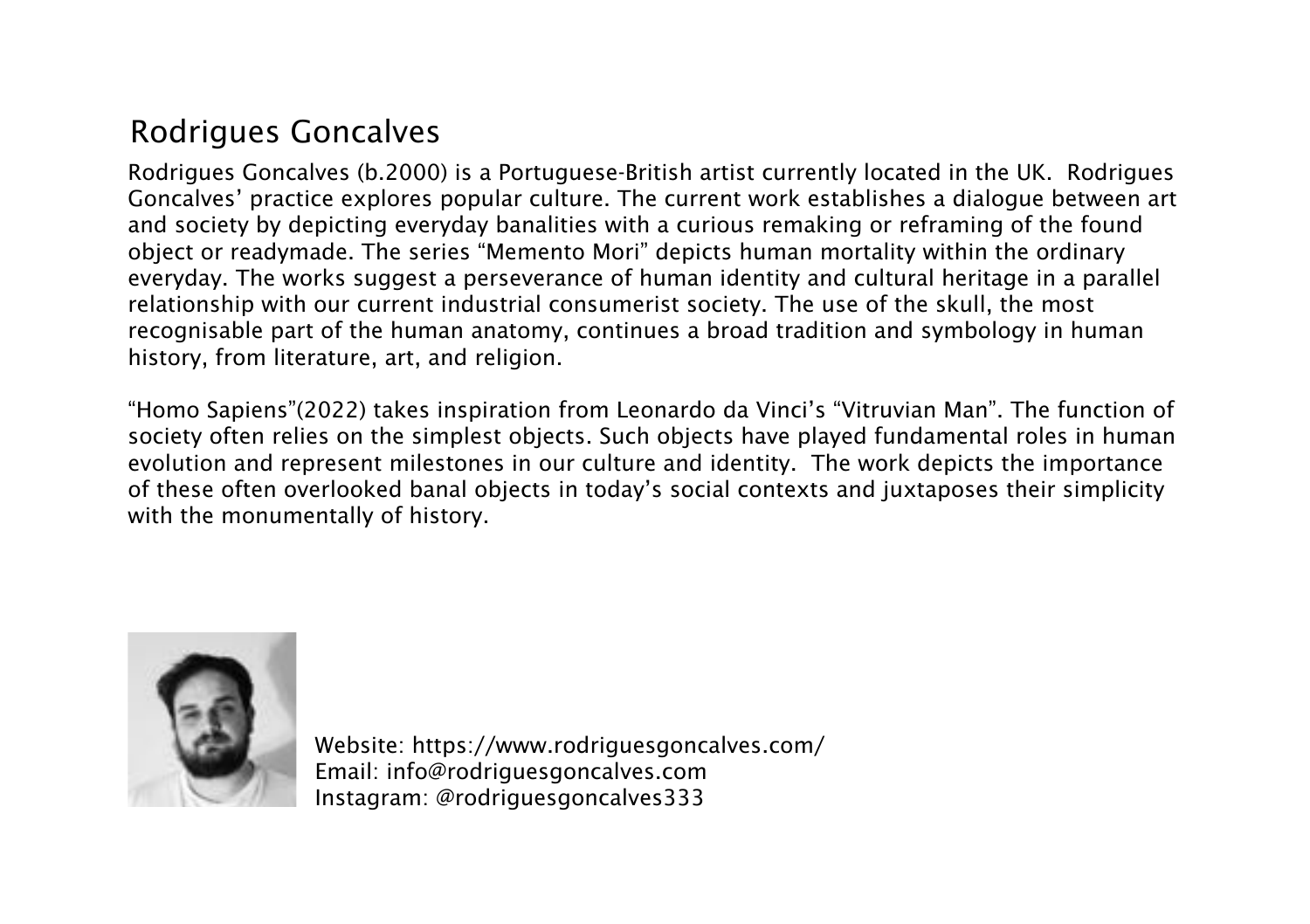

Poise and Decorum, (1 of 4) 50 x 42 x 18 cm, terracotta, cold cast copper, resin, steel.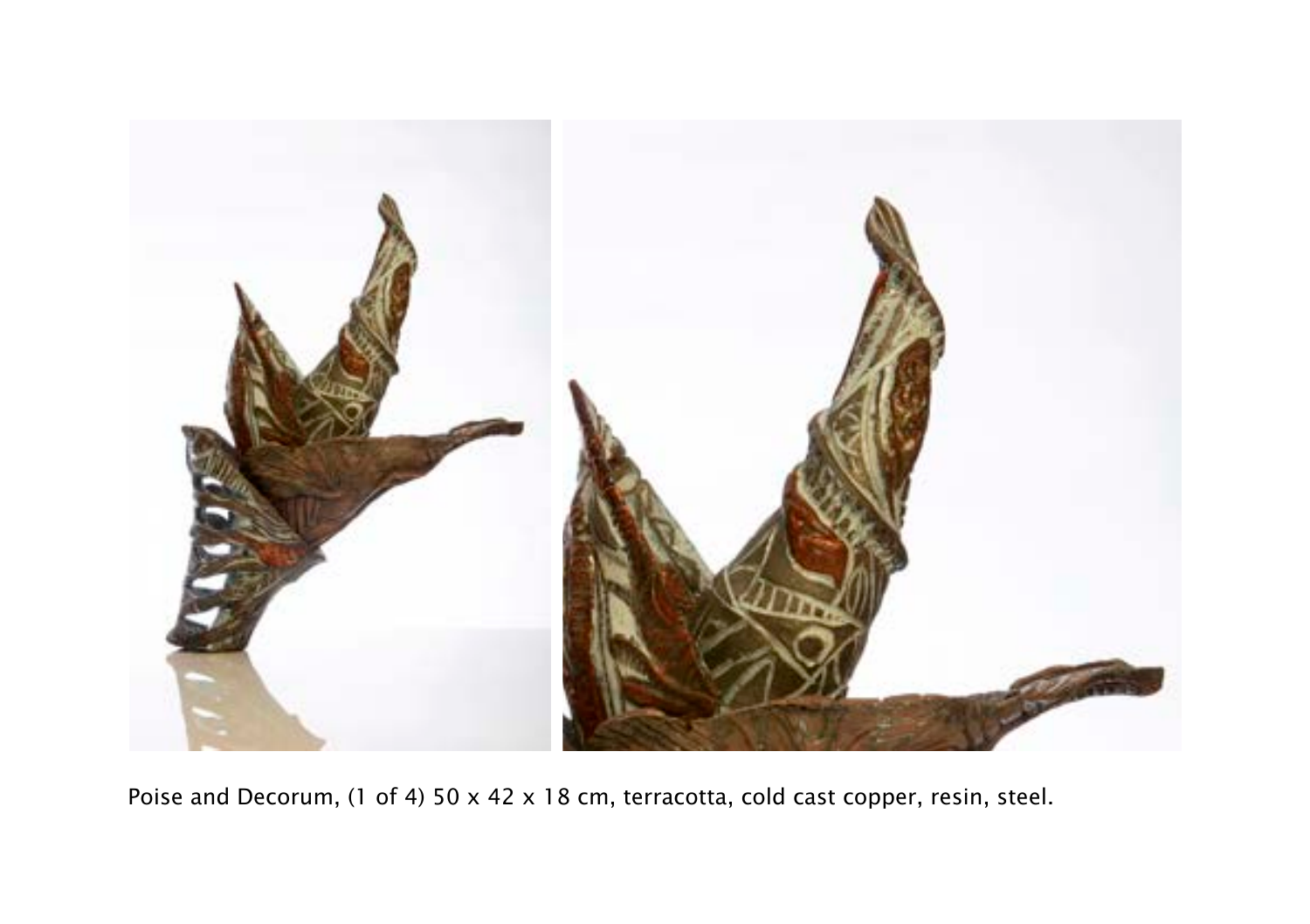## Jo Lamoureux

Jo is a multimedia artist and sculptor, influenced by ancient artefacts, science fiction movies and the human body. The central medium for the work is ceramics but other cast materials are often combined to create dynamic compositions. Visual details and influences are interwoven and showcase a love of surface texture to form an interplay between materials.

The latest work explores the potential of tension between artworks and the viewer, specifically within a formal gallery setting. Drawing from personal experiences when taking her young family to art galleries, the work evokes the anxiety of being closely watched by an invigilator, seemingly ready to pounce if someone strays too close to a piece of work. The work suggests a sense of unease by placing ceramic sculptures in perilous positions atop plinths seemingly off balance and quite literally on edge.



Website: https://www.jolamoureux.co.uk/ Email: jolamoureuxart@gmail.com Instagram: @jolamoureuxart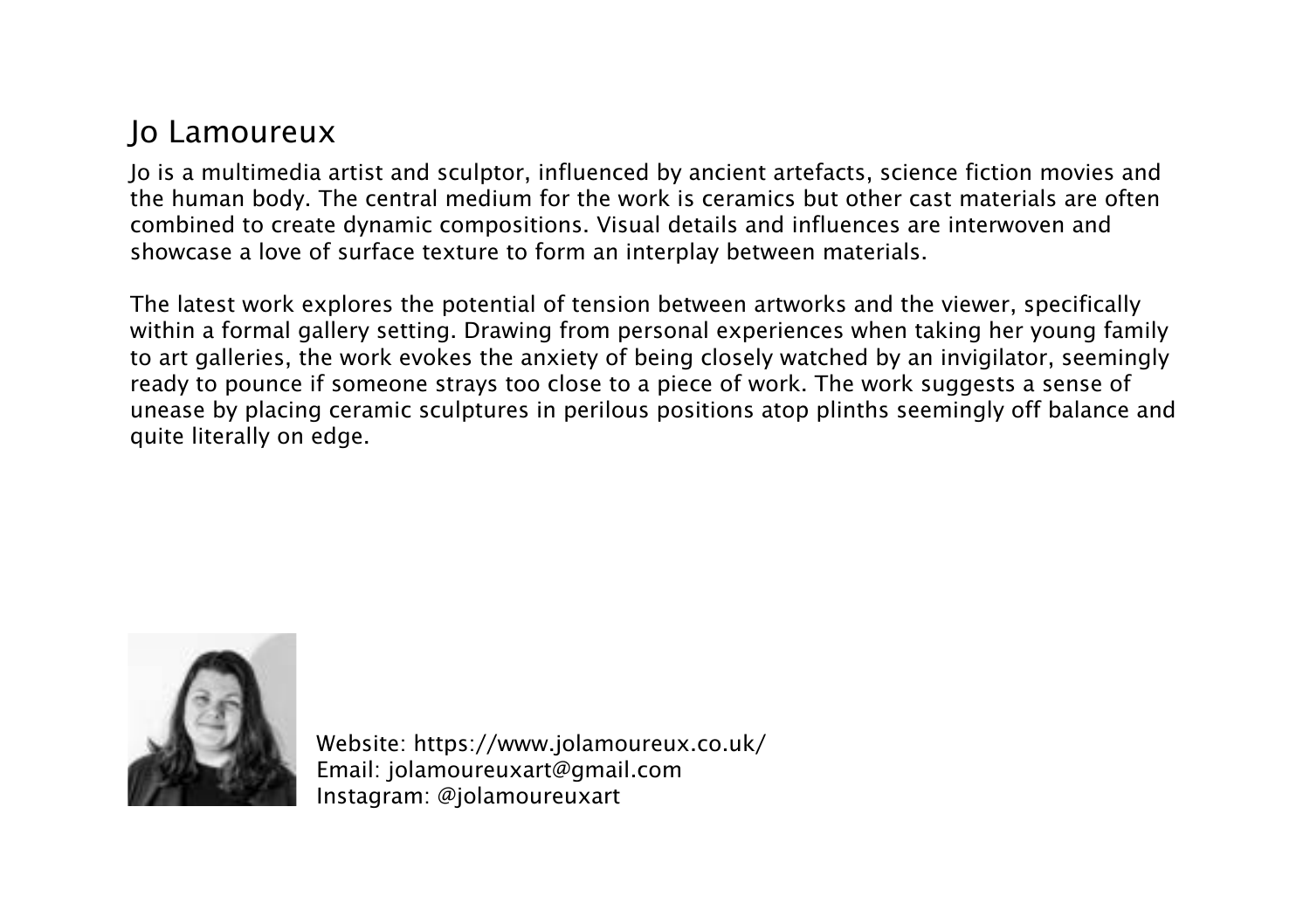

Tea Set, 7-15cm diameter, ceramics from locally foraged clay from South Shields and Benwell, transparent earthenware glaze.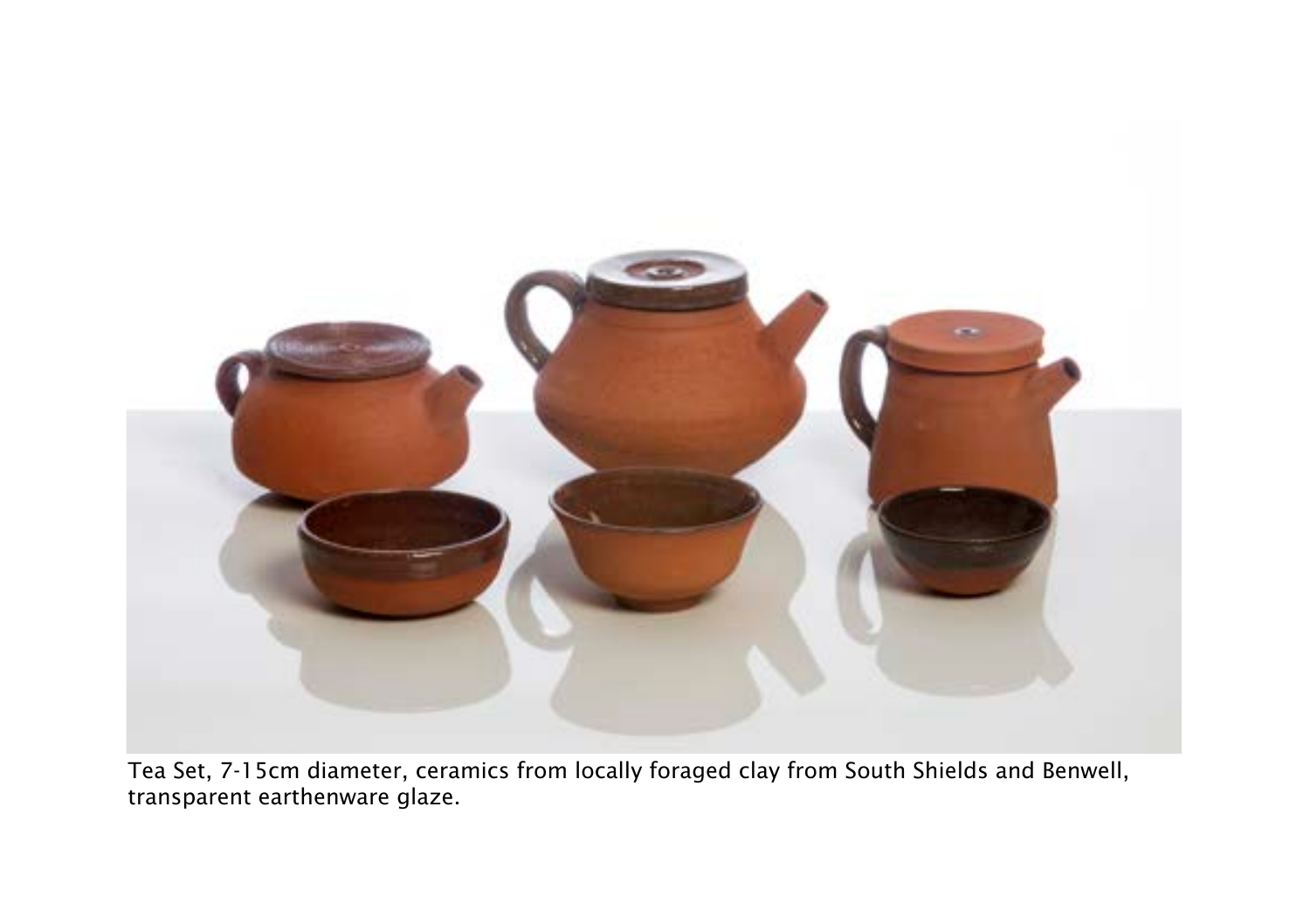# Kristina Lashkay

Tranquillity, simplicity, essentialism and the gifts of nature are all sources of inspiration. Foraging and processing clay, forming and glazing the pieces all promote a feeling of calm, focus and serenity. Kristy involves the practice of Cha Dao, the Way of Tea, in her daily life, which also fuels her inspiration for the shapes and shades of her ceramics. The tea sets are functional objects aimed to promote health, mindfulness and sustainability.

"The art of tea and of life is learning to be present, and to live and work without losing our composure. We learn not to be pulled off-centre by our own or others' emotions – not reacting to someone's anger or our own feelings or ideas, which pull us away from the centre of the moment." -Wu De (Global Tea Hut, Jan 2017)

The emergency of global climate change and its impact on our planet and civilisation is central to the work. Every piece is made from locally dug clay, and glazes are made from wood ash and indigenous earth powders. Kristina's practice is about exploring the potential and sustainability of local sourcing and production combined with organic working methods to concentrate on the subtleties of the earth beneath our feet.



Website: https://kristylashkay.wixsite.com/website Email: kristylashkay@gmail.com Instagram: @k.lashkay.ceramics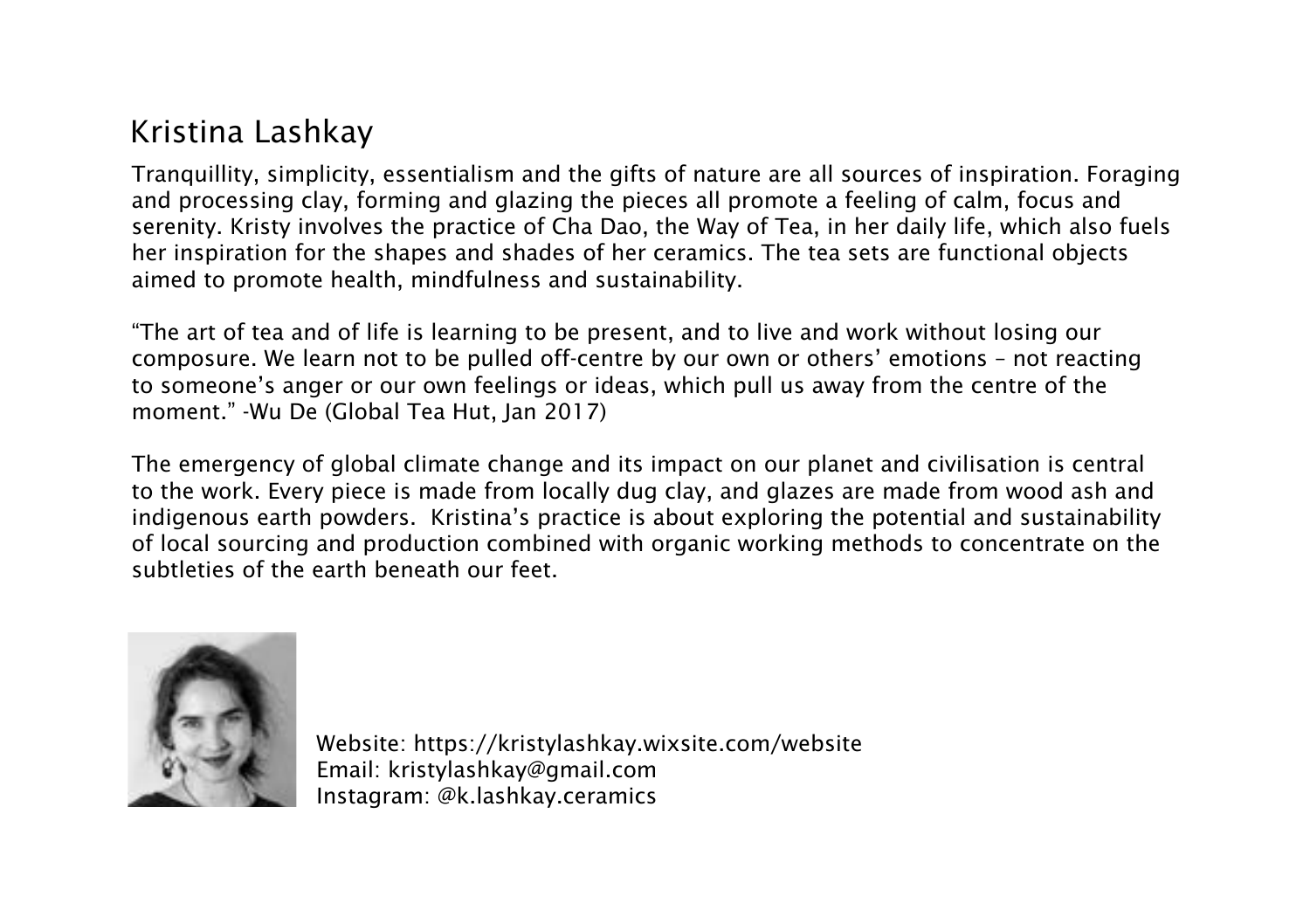



Symbiotic, locally foraged clay and plants from the North East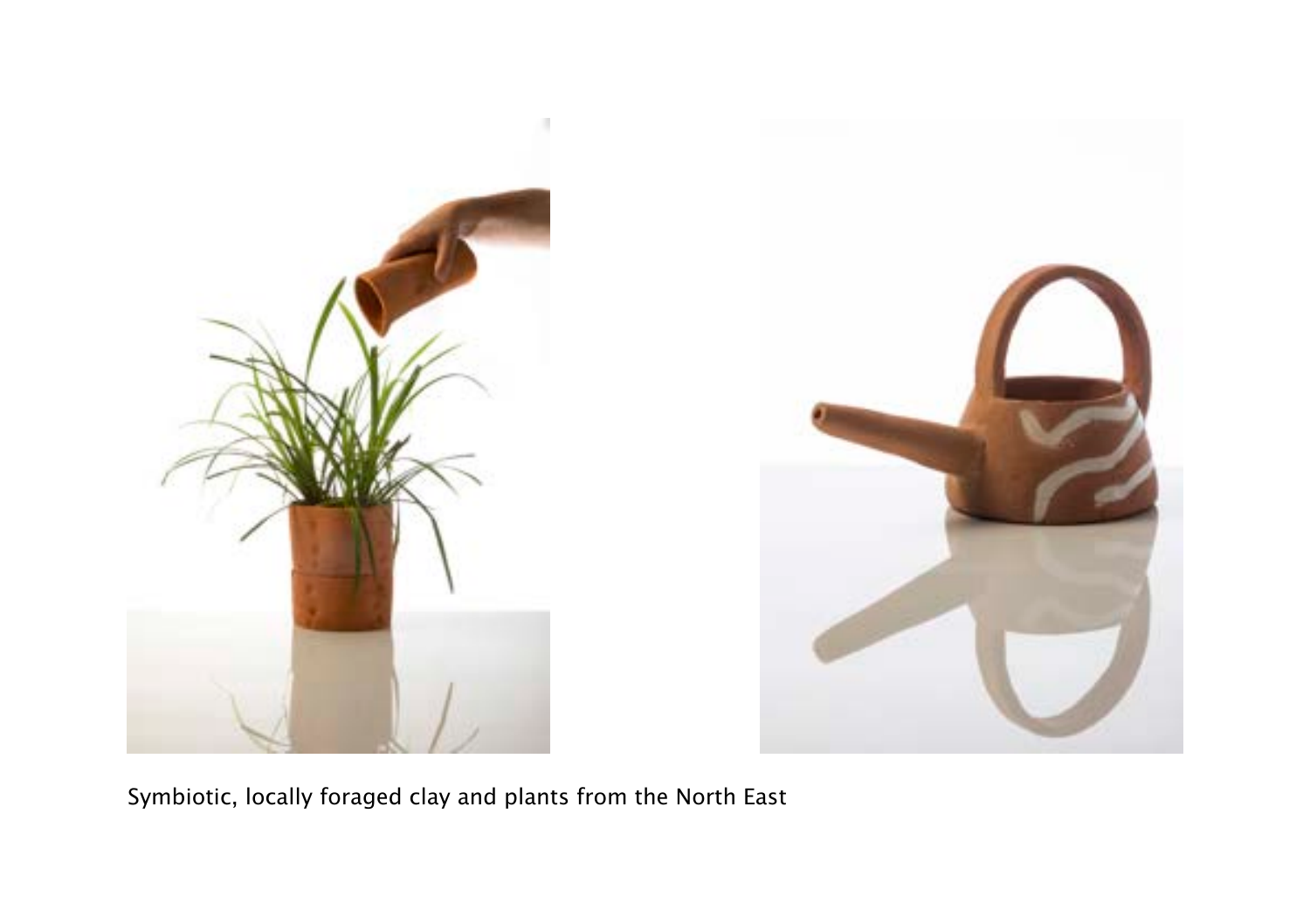# Isla McKelvey

The work is based on creating a symbiotic relationship between natural clay, plants, and water. Using natural foraged clay, hand collected from various locations in the northeast, each piece is handmade, local and sustainable, combining concept with material and function with form. A large influence on this project is terracotta olla pots, an ancient form of irrigation, these are filled with water and buried underground and water is released through the walls of the pot into the soil. It was first used in China 4,000 years ago; the technique has spread throughout the world. The use of ollas can save time, energy, and water. A more recent contemporary version of this is a self-watering planter by Joey Roth, which is a variation on the olla pot idea. Other influences are self-watering plant pots such as the Wet Pot, which is a terracotta pot in a glass vessel. In this method the water in the glass vessel is absorbed by the terracotta and then the plant inside the terracotta pot is watered through the porous walls.



Website: https://islamckelvey.wixsite.com/website Instagram: @Isla.mckelvey.ceramics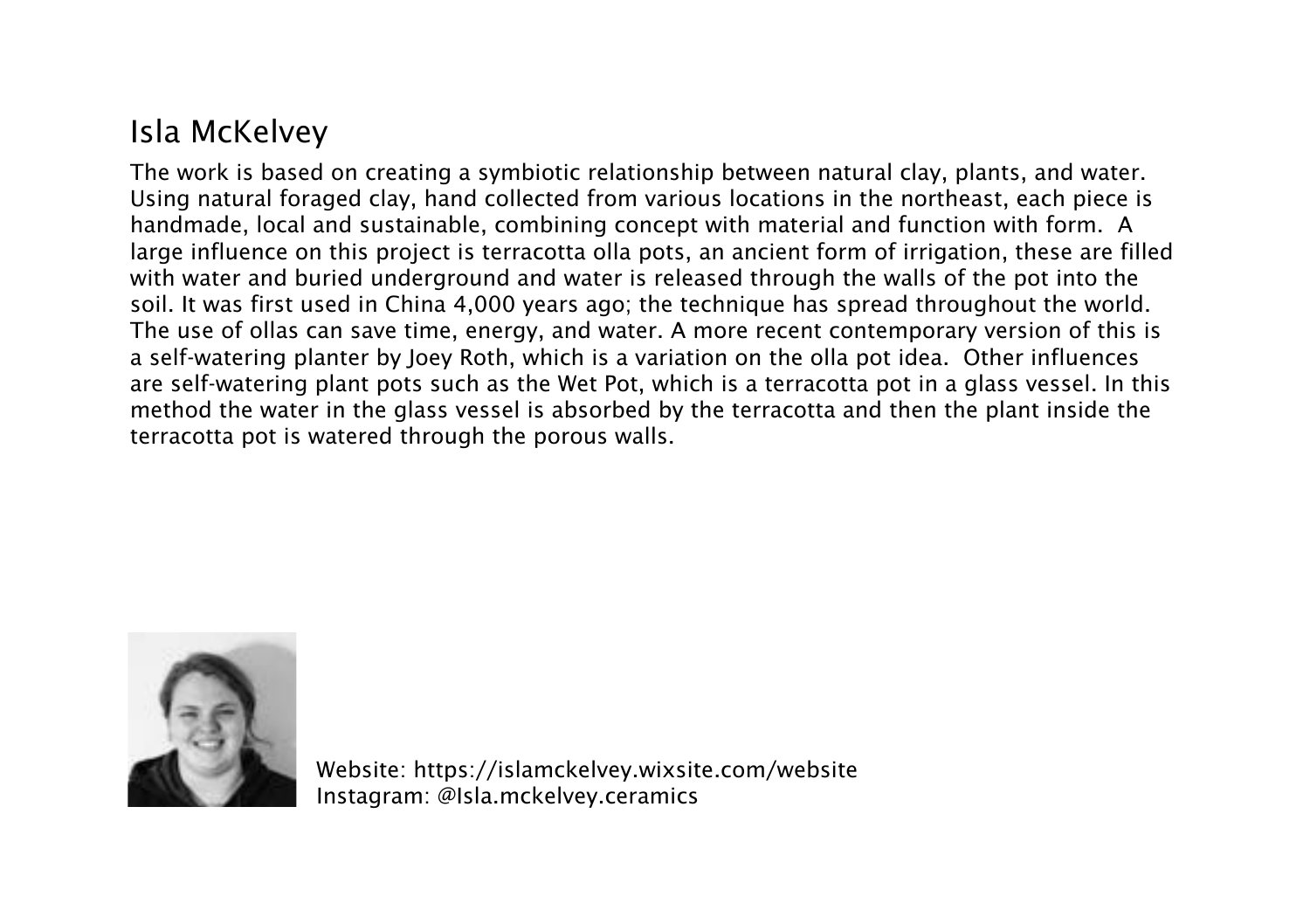

Forest of Connections, left 45 x 20 x 20cm, right 20 x 7 x 7cm, black stoneware, porcelain slip.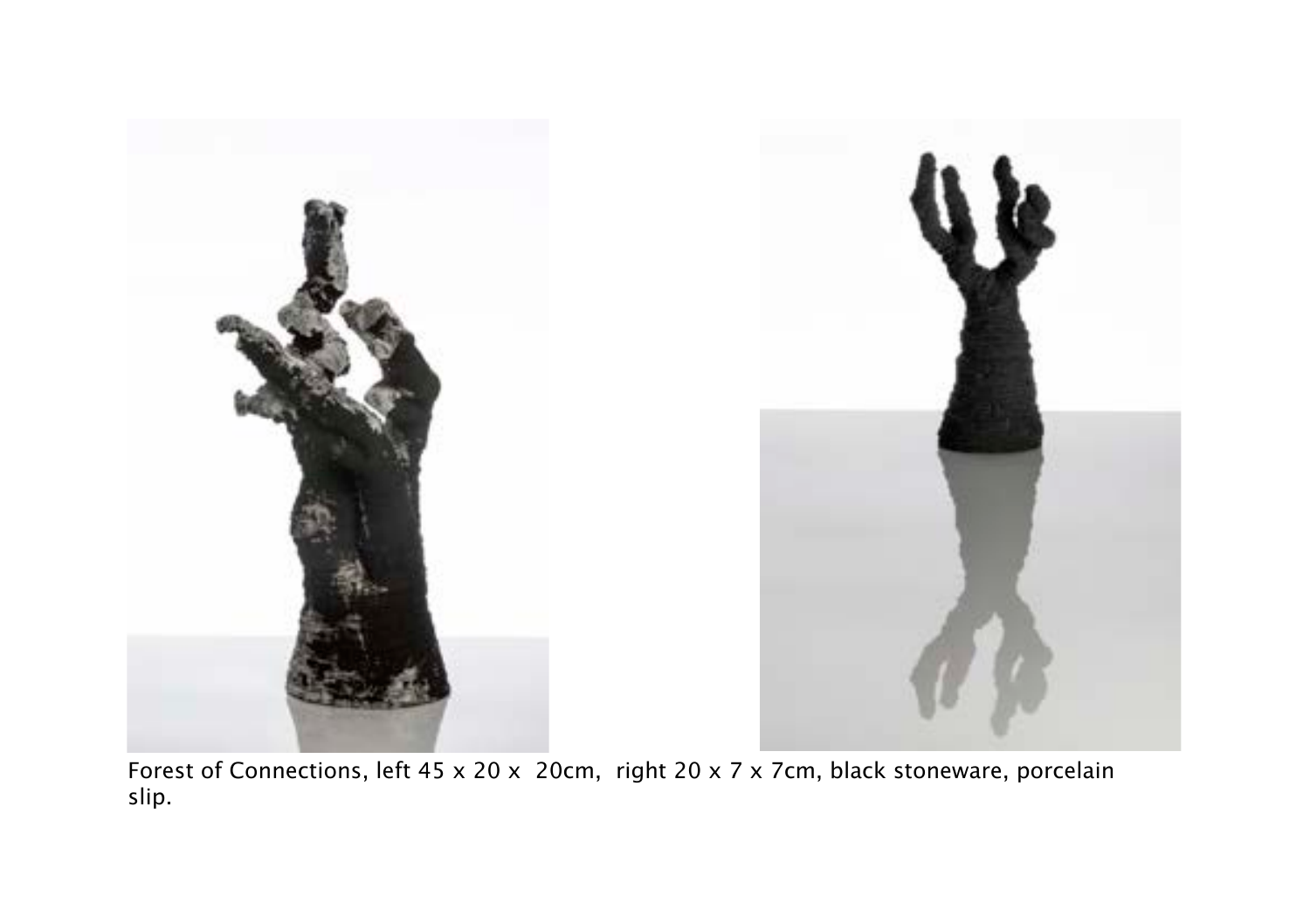#### Heather Metcalfe

Heather Metcalfe is a ceramic artist making sculptural pieces focusing on environmentalism, intersectionality and feminist ideology. Growing up and living in the Northumberland countryside, Metcalfe constantly draws influence and inspiration from nature. Seeing the impact that humans have on the environment as well as each other, has given her the core belief that the world and all its creatures are connected, and in turn the mistreatment of the planet, animals and people that inhabit the earth are also connected. These themes are represented through the notion of a forest, its trees and the mycorrhizal networks in the soil. "Forest of Connections" invites the viewer to consider the concept of intersectional environmentalism; the connections between human-caused destruction of the natural world and the mistreatment of both people and animals in a capitalist, patriarchal society.



Website: https://hjmceramics.squarespace.com/ Instagram: @hjm\_ceramics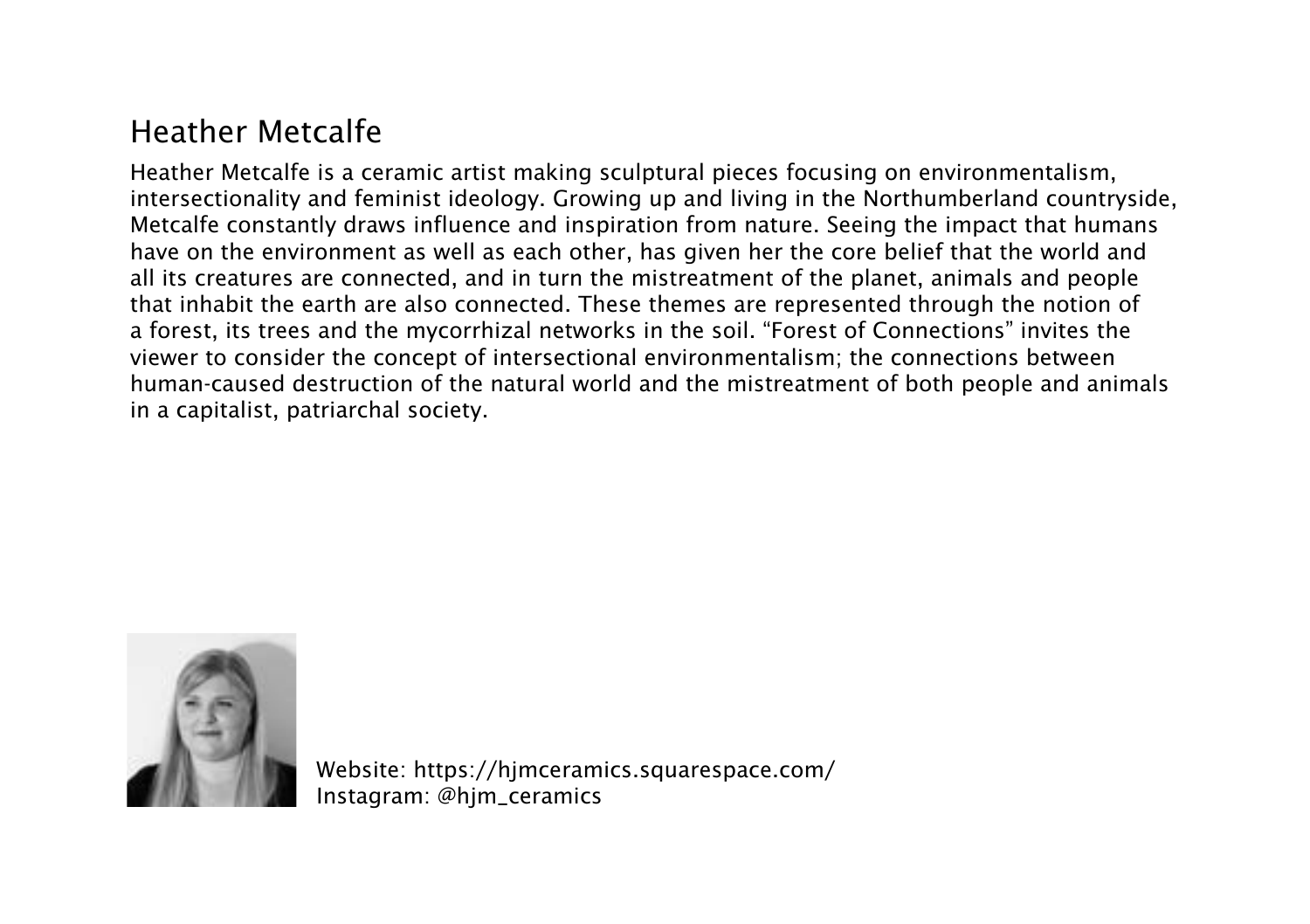

How Did Fun Turn Into Fear?, 40 x 40 x 10cm, borosilicate glass, soft glass, handblown sheet glass, float glass.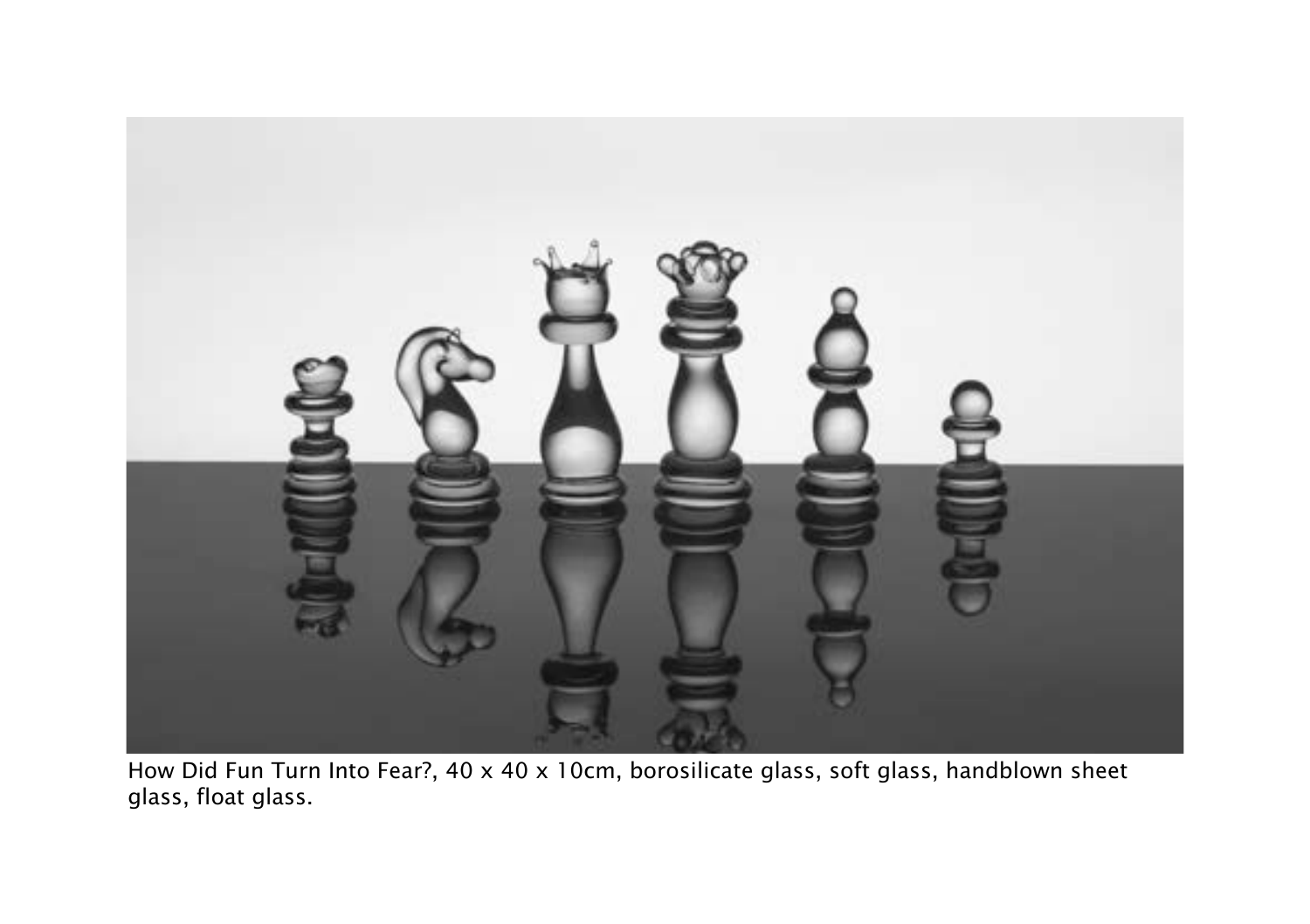## Hannah Peverley

Hannah is a glass artist based in Sunderland, North East England. Her work is made primarily in flameworked glass with occasional use of mixed media. Hannah designs and creates her pieces with the aim of bringing joy, spreading confidence and showing bravery. She says about her art "Showing the world who you are through your art can leave you vulnerable, but it also makes you brave. Growing the confidence and bravery to show myself without fear of judgement, is what I gain from my pieces. For the audience, I hope they feel the mesmerisation they experienced as a child, watching someone carefully folding a beautiful origami figure and placing it in their hands, turning it over and over wondering how it was possible, and the only explanation being magic."

"How Did Fun Turn Into Fear?" focuses on the battle between maturity and childishness, taking the form of a chess set. Inspired by Hannah's own struggle with hiding the childish side of her personality in her work, this piece aims to demonstrate that both sophistication and silliness have a place in our lives, and that growing up doesn't mean abandoning our pursuit of the magic that brings us joy.



Website: https://www.hannahpeverley.com Instagram: @hannah\_peverley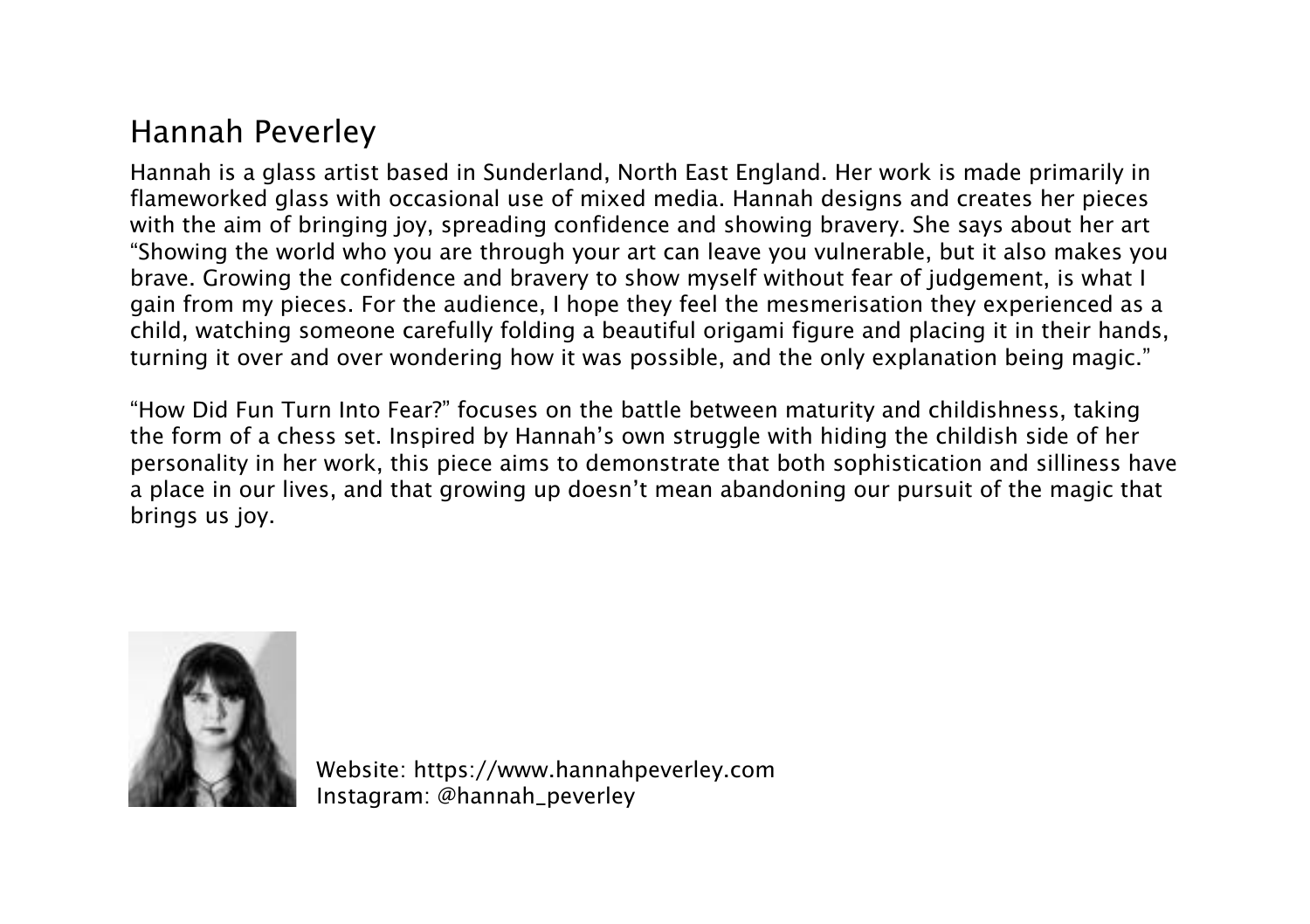



Fragmentation, 172 x 55 x 182cm, porcelain, crystalline glaze, metal.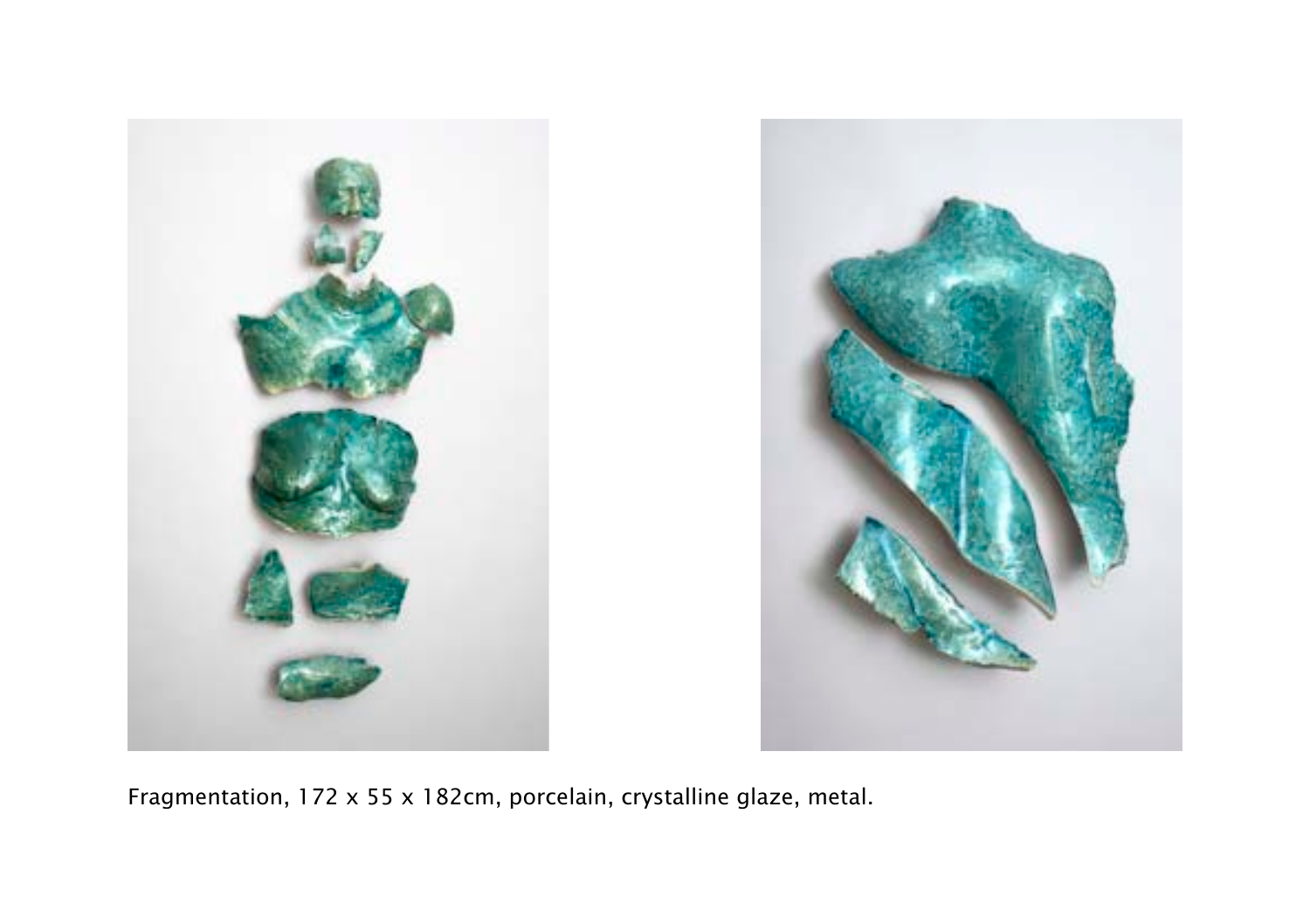#### Eliza Potter

Potter has been fascinated by art from a young age and found her passion for ceramics whilst at college. She has worked on a commission for Bloomin' Arts and exhibited in the Shipley Art Gallery. Potter's work is a blend of contemporary and traditional figurative sculpture. The work represents mental fragmentation and an internal explosion of emotions, porcelain fragments of the human form. The ceramic surfaces are crystalline glazes, applied alchemy, inviting the unpredictable and introducing chance as the crystals grow in the matrix of the fired glaze. The crash cooling of the kiln which grows the crystals, represents being plummeted into difficult times and having to adapt and grow and thrive in life.



Website: https://t5dg2cgtfg.wixsite.com/elpotterceramics Email: elizapotter@live.co.uk Instagram: @ceramic\_queen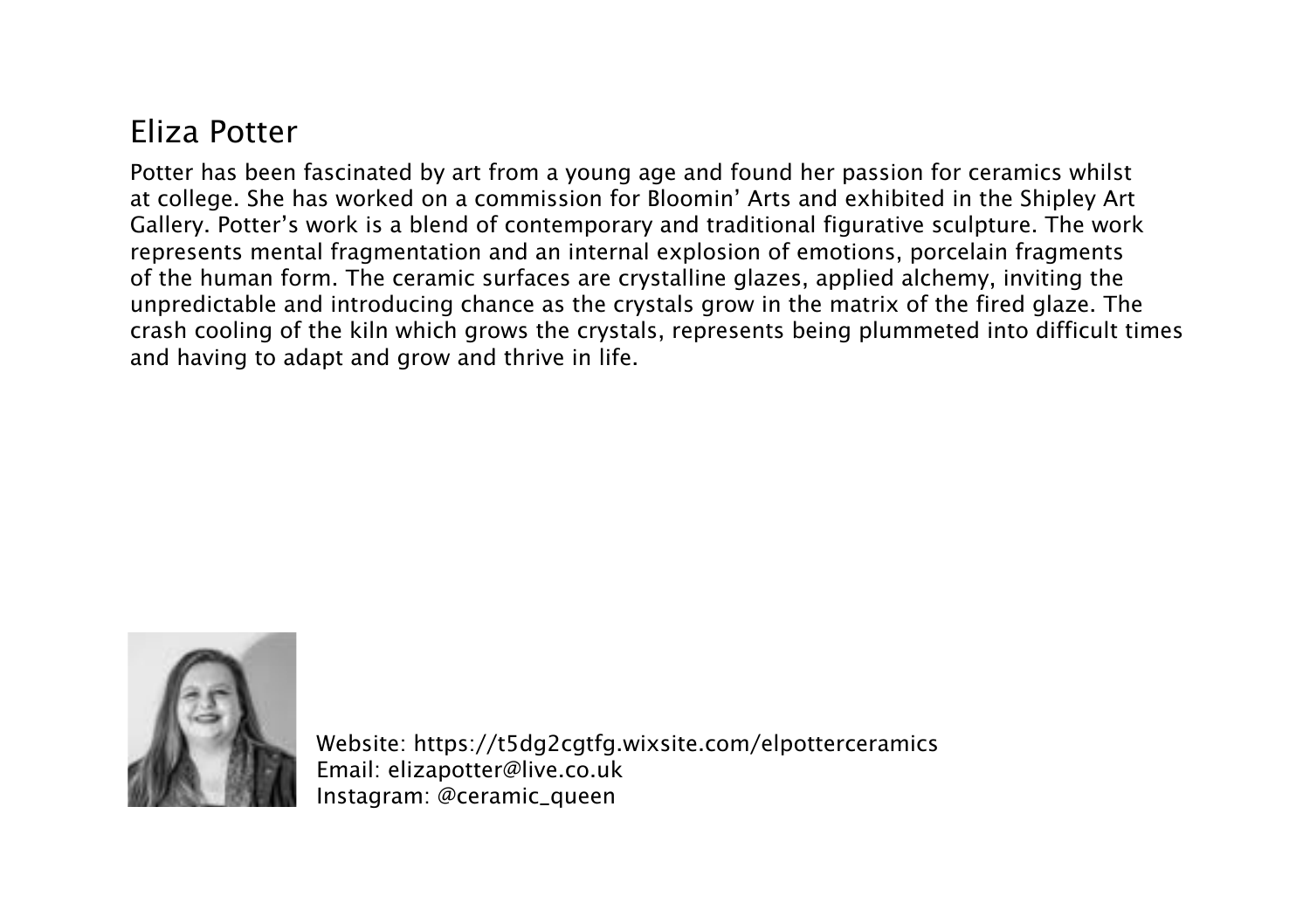

endogeny, 2.4 x 2.4 x 1.2m, glass ring 18 x 20cm, glass, light projection.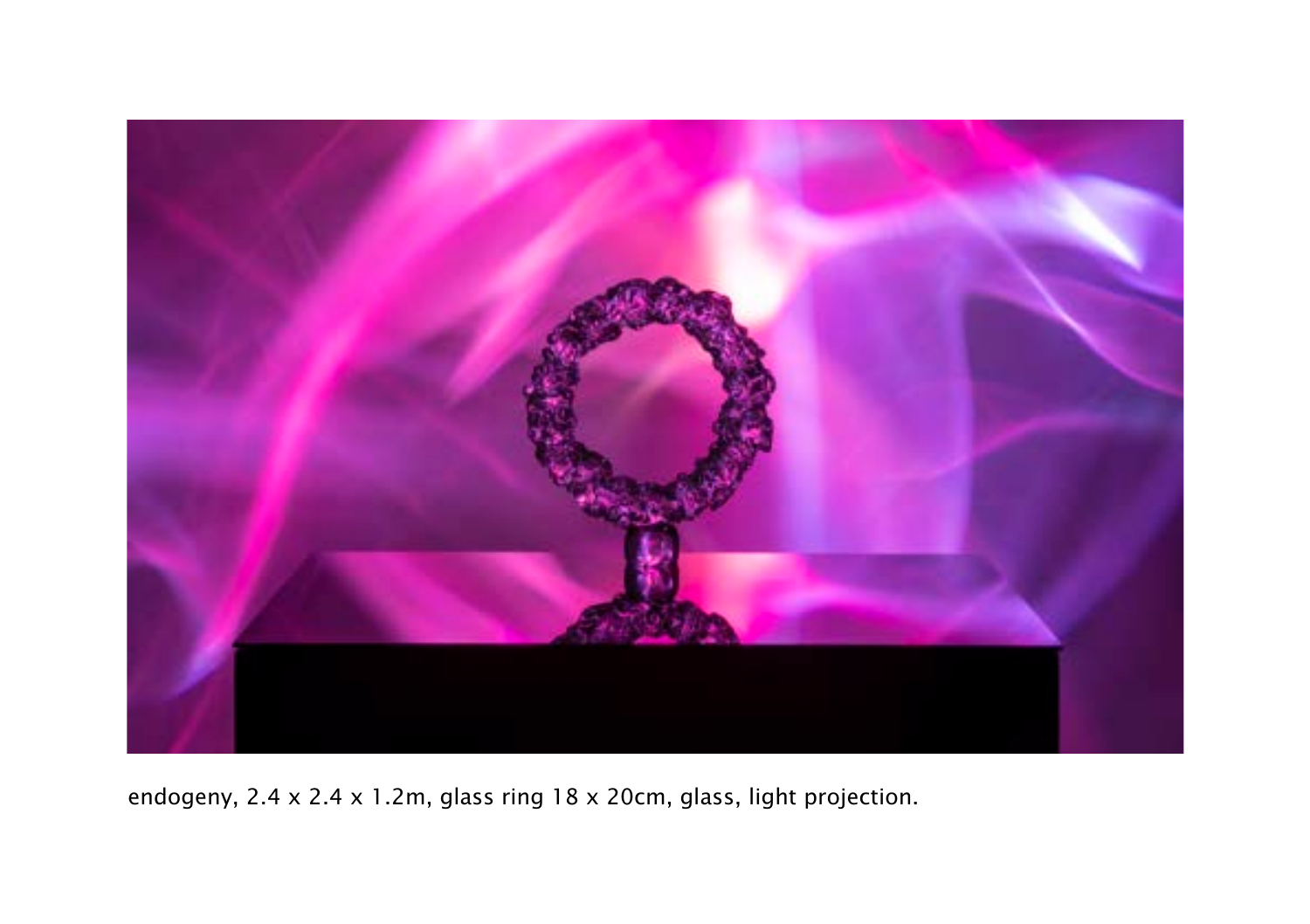#### Emma Mercedes Riis

Originally from the North of Denmark, Emma Mercedes Riis trained as a glassblower in Sweden, Denmark and France prior to settling in the North East of England to pursue her career as an artist. The piece 'endogeny' is based on the autobiographical notion of personality existing in layers created by natural cycles and the juxtaposition of external and internal expectations and societal influences. The colour palette, based on the Jungian interpretation of alchemical processes, brings together blackness, representative of a state of unawareness, despair and disillusionment that is a prerequisite to personal development, and redness, which refers to the balancing of one's existence and a point at which a person discovers their true self. 'endogeny' is a study of form in respect of the artist's mind and considers her relationship with society; a society that has created doubt and conflicted emotions, values and principles, both detestable and irresistible. The perpetual dilemma of how to be part of a world in which we feel compelled to reject, a world in which we feel invisible, has led to a realisation that the individual alone is responsible for their existential presence in the universe and it is that essence that must be afforded the time and space to develop, or grow, from within.



Website: https://www.emmamercedesriis.com Email: emma@emmamercedesriis.com Instagram: @emmamercedesriis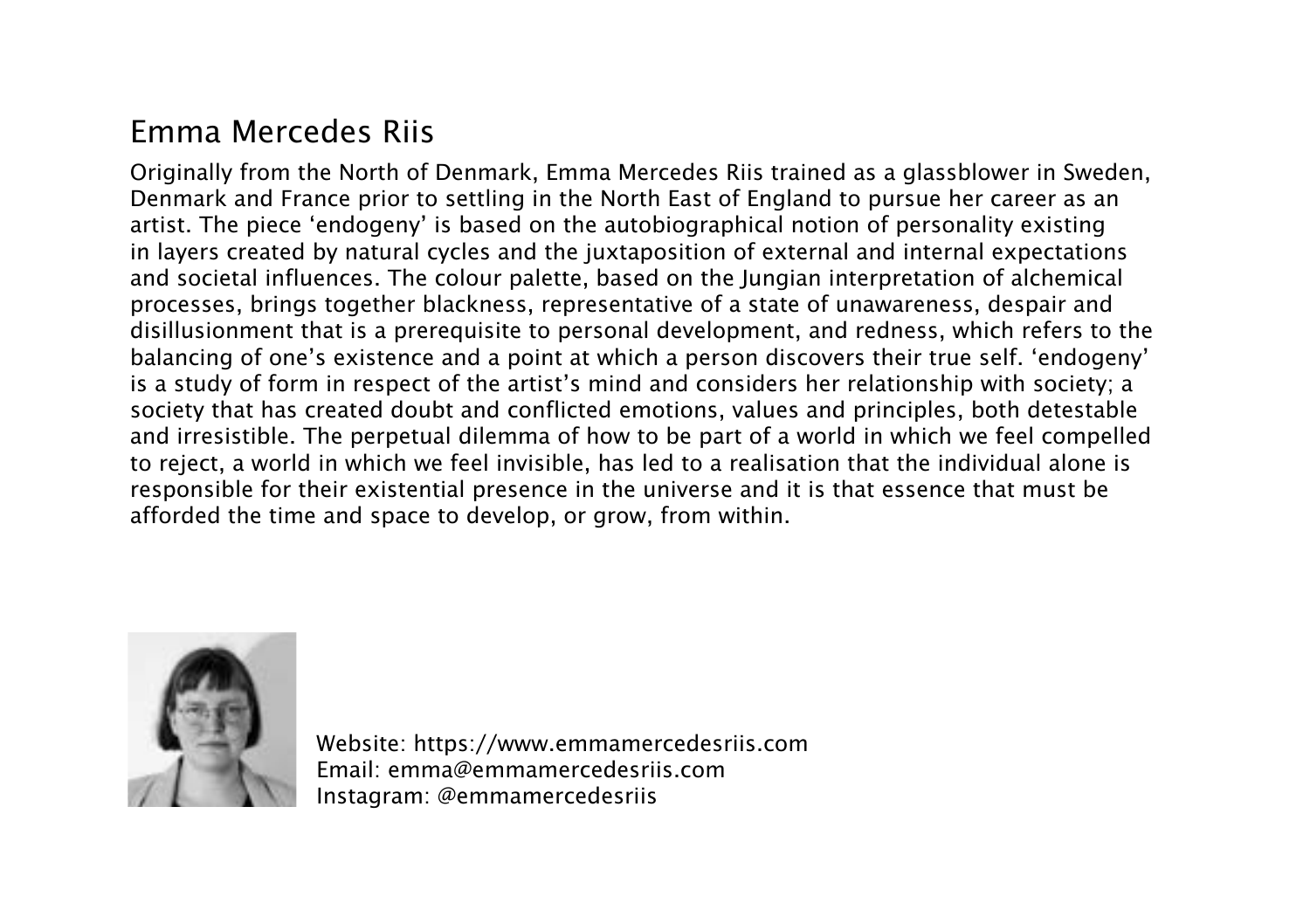

Flowerbomb, 60 x 40 x 48cm, fused glass, glass powders.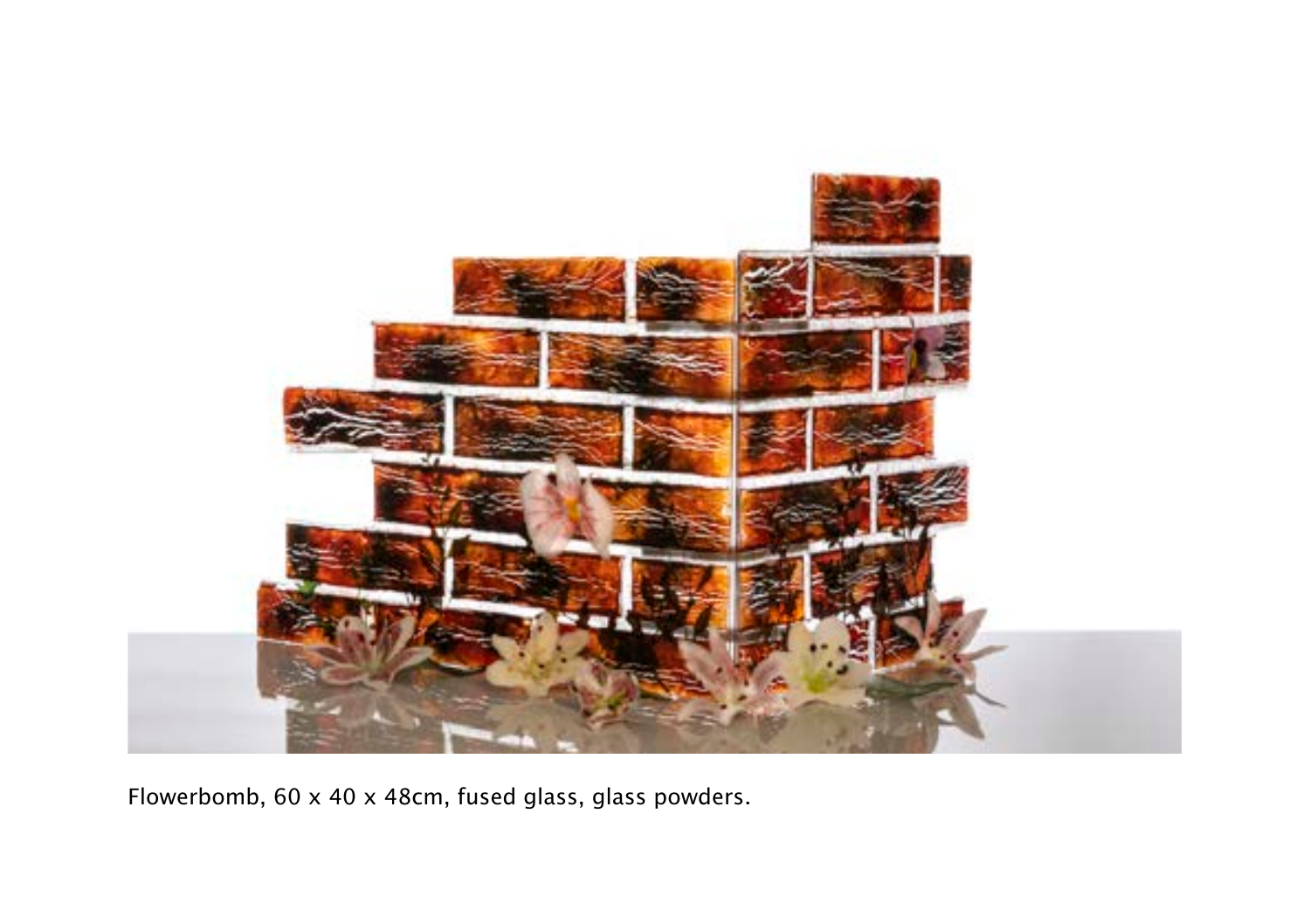#### Anne Scott

Anne's passion is for fused glass and to bring light and colour to lift spirits, especially in difficult times. Glass is an illusionist in a kiln, a chameleon of materials, it can be opaque or translucent, smooth or textured, feather-light, or strong. Powdered coloured glass can be added to clear sheets in a painterly effect, or these same powders can be fused just on their own to make delicate sheets and formed into the petals of a flower. Inspiration comes from colours and shapes found in the natural world and particularly by Anne's tiny back garden and the constant battle with nature and its weeds. The pieces "Takeover" and "Flowerbomb" are visual fantasies, representing a "what if" scenario where the flowers like lilies, prized by so many for a bride's bouquet or to adorn homes, were found growing out of a derelict brick wall spreading like weeds. "Best in show" is the reverse where a dandelion has become a coveted and award-winning prize specimen.



Website: https://www.annescottglassart.uk/ Email: annescottglassart@gmail.com Instagram: @317ascott03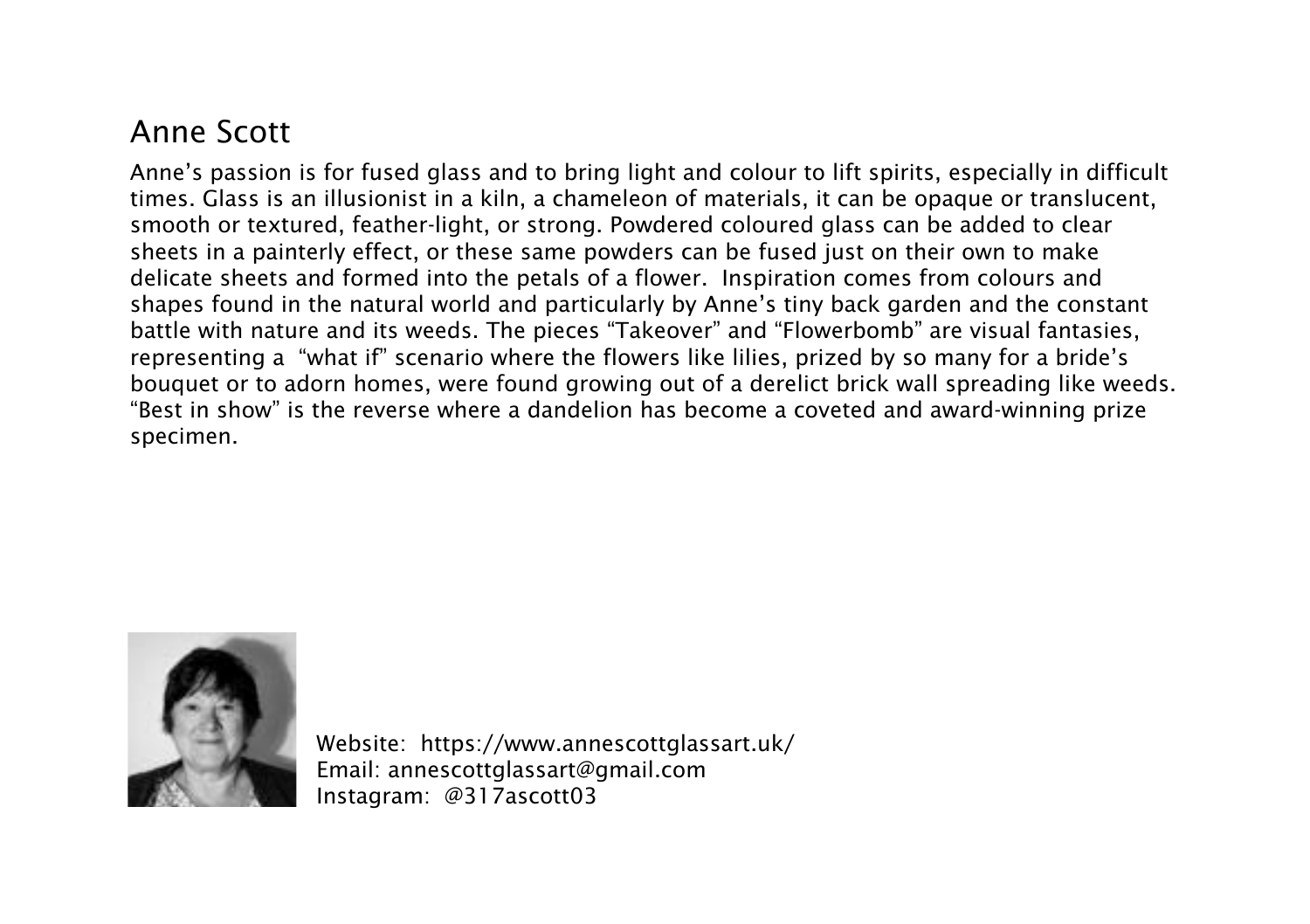

Dichotomy, 41 x 38 x 36cm, white earthenware.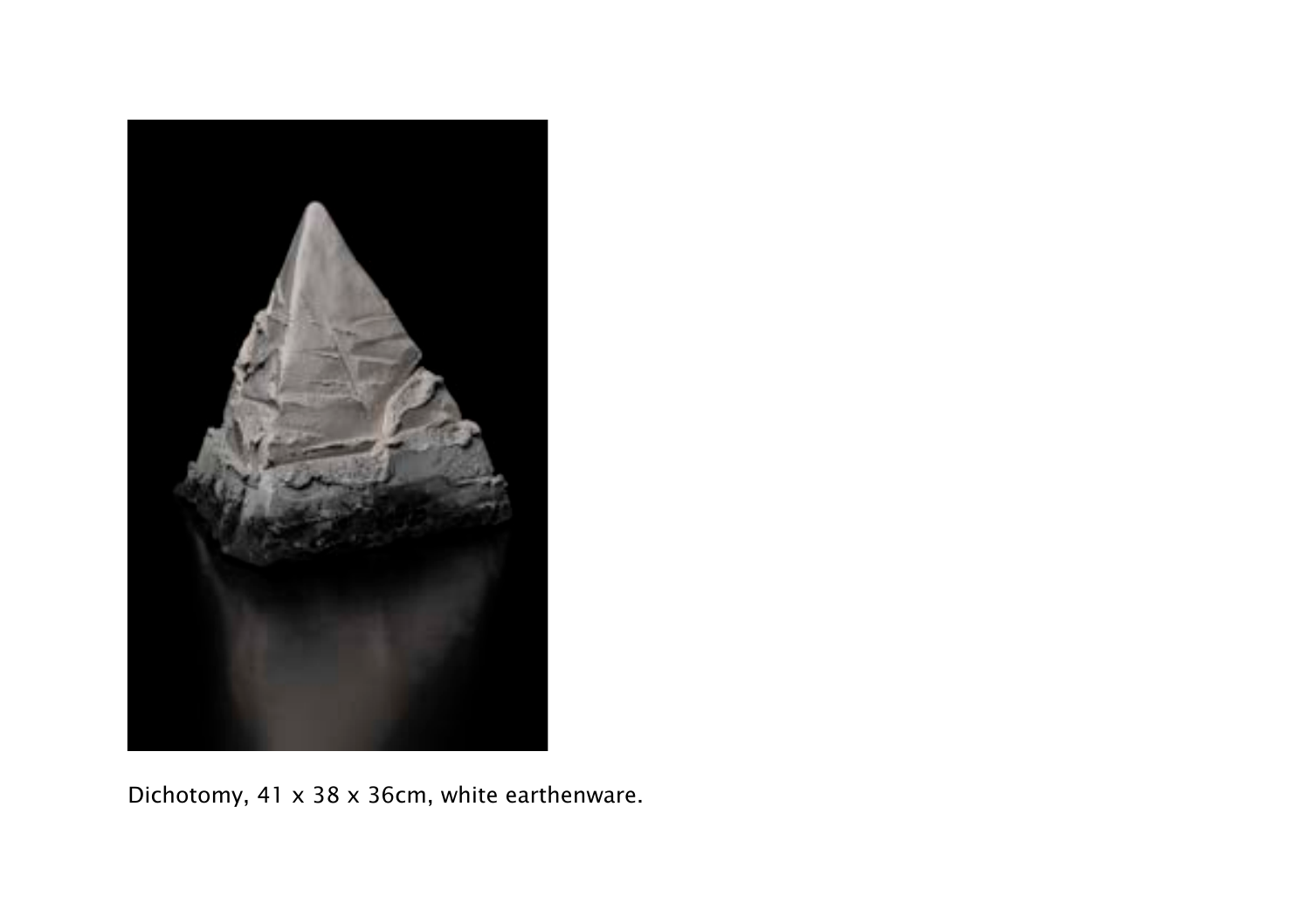## Eve Sloan

Based in the North East of England, Eve is heavily interested in nature, music, history, cosmology, politics, and the occult. After studying acting and performance she moved on to pursue her passion for art and design and discovered her love of clay. Inspiration for her latest abstract ceramic sculptural forms comes from the inequality of humanity. With a profound and growing global imbalance between the wealthy and the poor, studies show that the richest 1% of the world's population own 82% of the wealth. 'Dichotomy' uses the Japanese ceramic technique Kurinuki to represent struggle; the clay is literally ripped apart, leaving it scarred and open, symbolising the turbulence felt by the 99% at the bottom of the socioeconomic ladder. The polished top of the pyramid evokes the facile lifestyle of finery lived by the few. The shape of the piece, a tetrahedron, is referential to fraudulent pyramid schemes, which only ever benefit those at the top.



Website: https://evesloan73.wixsite.com/evesloancreative Email: evesloancreative@gmail.com Instagram: @woodsylph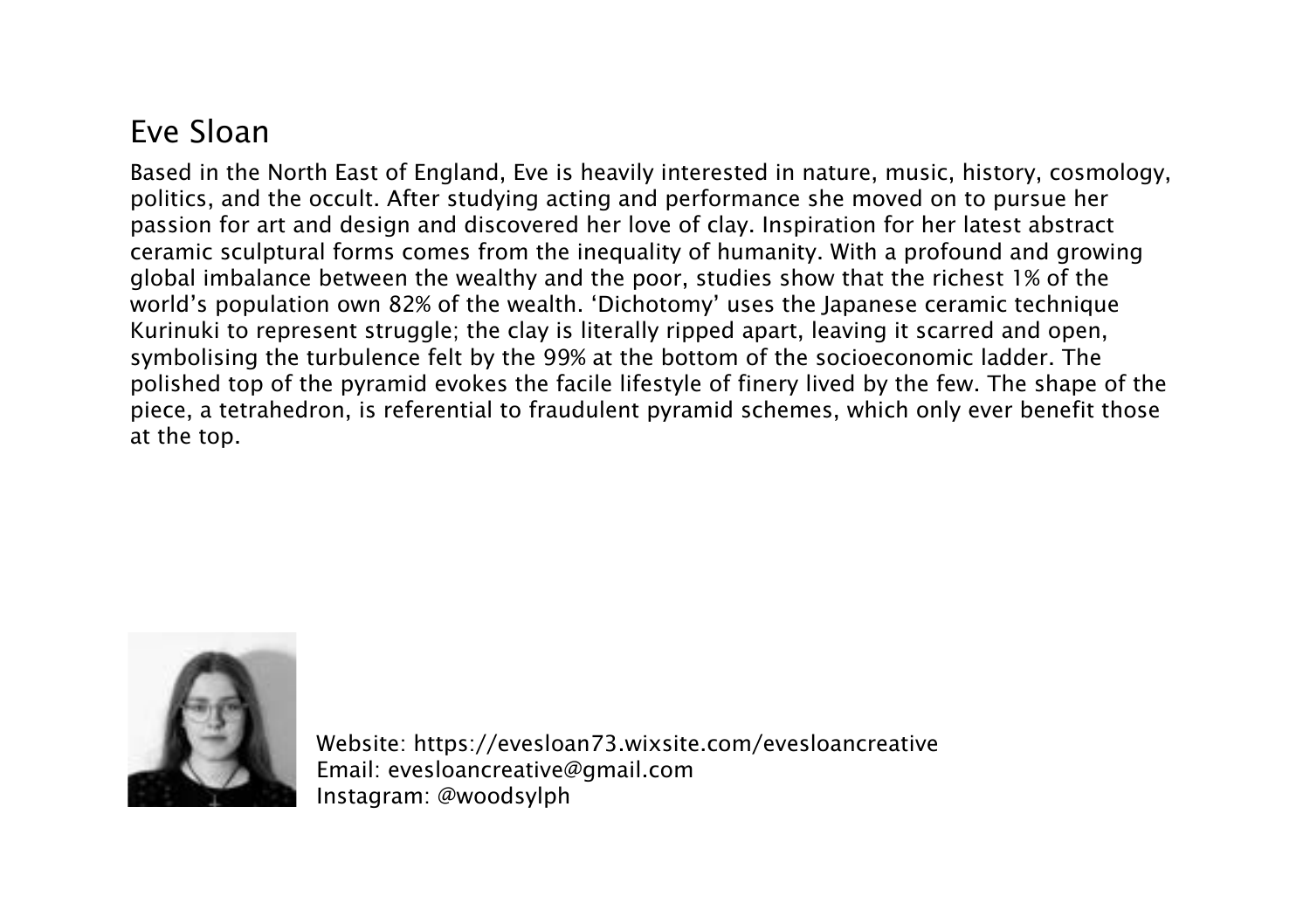

Calm in the Chaos, 2.5m x 1.5m (Each plate ranges from 15cm to 30cm), black and white porcelain, glazes, underglazes, enamels.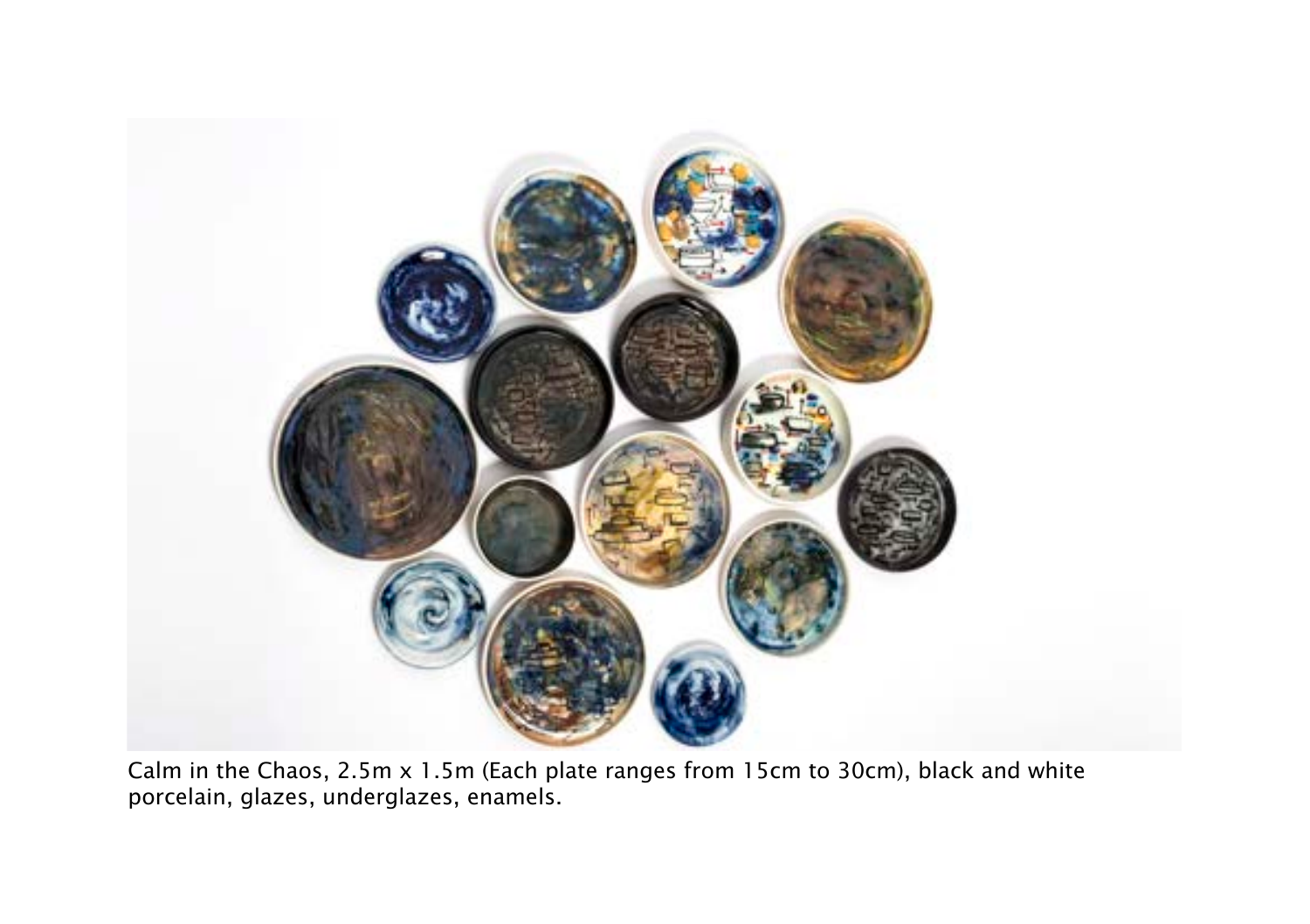# Emily Taylor

Emily uses colour, pattern and line to showcase detailed and expressive illustrations. The work is inspired by the process of observational drawing itself and the calming, therapeutic formulation of glazes to translate these images into ceramic surfaces. Using bright and expressive colours based on sources including Van Gogh's Starry Night and NASA's images of Jupiter, vivid hues are combined. Detailed patterns and marks are overlayed onto expressive colours and porcelain forms encapsulated by intriguing glazes. An element of chance is added through the transformation of these glazes in the often unpredictable process of firing. Van Gogh looked up at the sky and saw a world of possibilities: he found comfort in the process of making. Emily hopes to demonstrate how we can find comfort in making, she focuses on the journey of the process not only her making process but to ask each viewer to translate the feeling on their own actions.



Website: https://www.emilyptaylor.com/ Instagram: @emily\_ceramics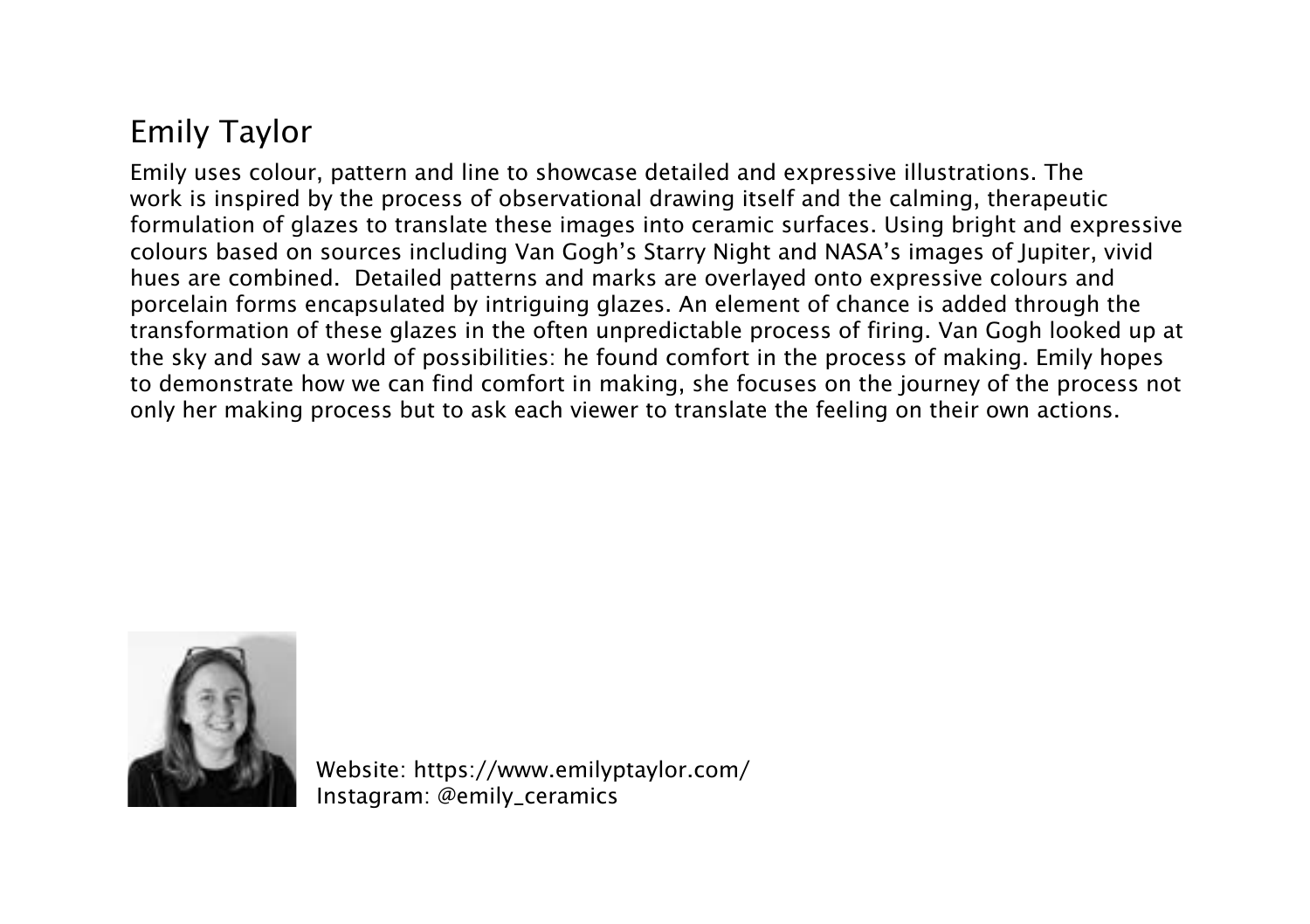

Compassion, 26 X 35 cm, glass powder and frit.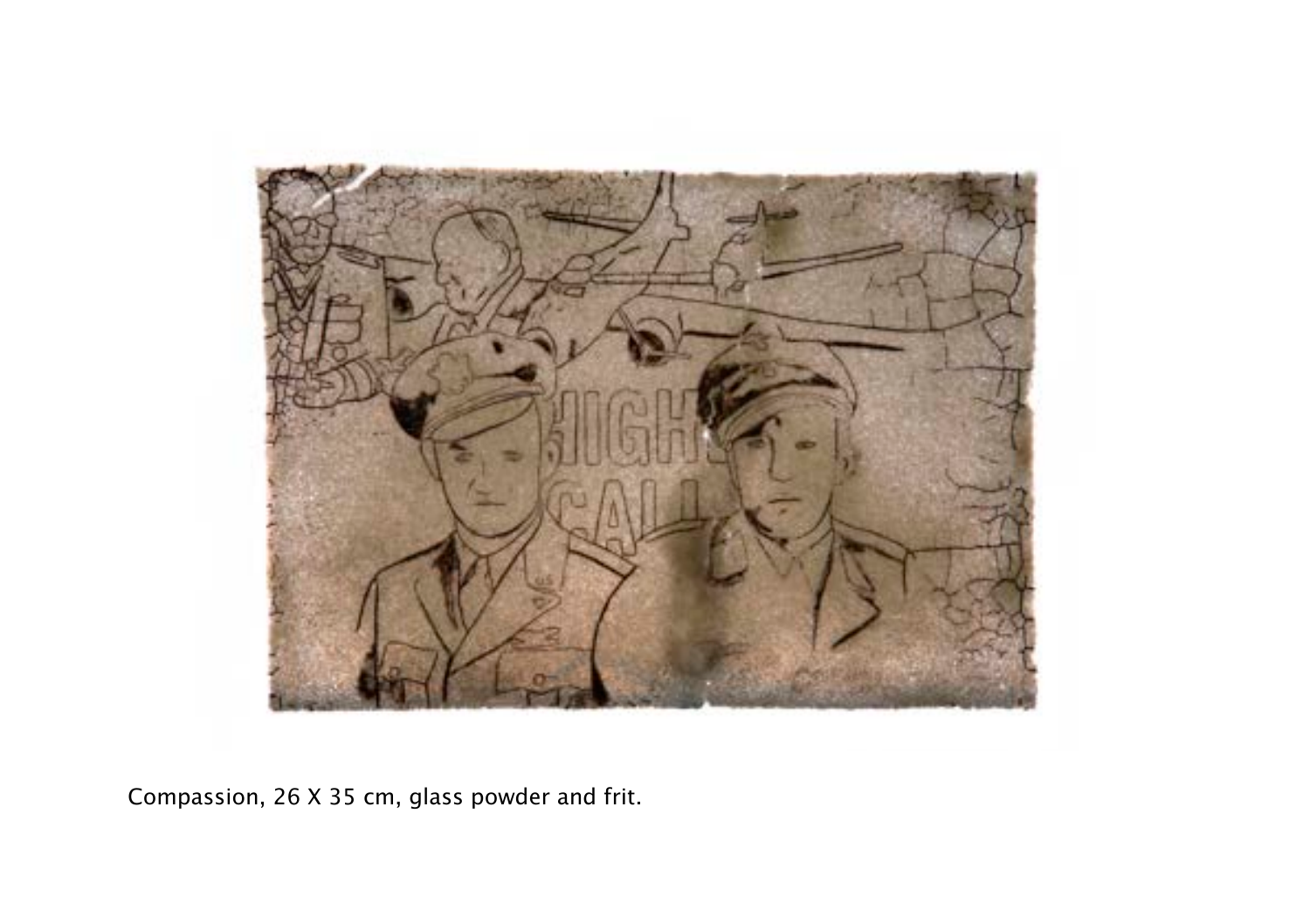#### Darren Whelan

Darren Whelan's work explores an interest in history that has had an enormous impact on his life. The work is inspired by pilots' stories during WW2 of little-known compassion and humanity; stories told in songs like 'no bullets fly' and books like 'A higher call' about rare human courage and the honour not to shoot. In 1943 German pilot 'Franz Stigler' spared a heavily damaged B17 bomber and escorted it back across the border to safety. Years later Stigler met the pilot, Charlie Brown. The pieces depict this meeting and are made from glass powder and frit fused on a hand carved plaster mould to make delicate and cracked images. Whelan wants to bring history alive by making enduring but delicate work in glass and ceramics that explores one tale in the vastness of the world and its story. He hopes to highlight a little-known history and look at the humanity behind the war.



Instagram: @whelan4580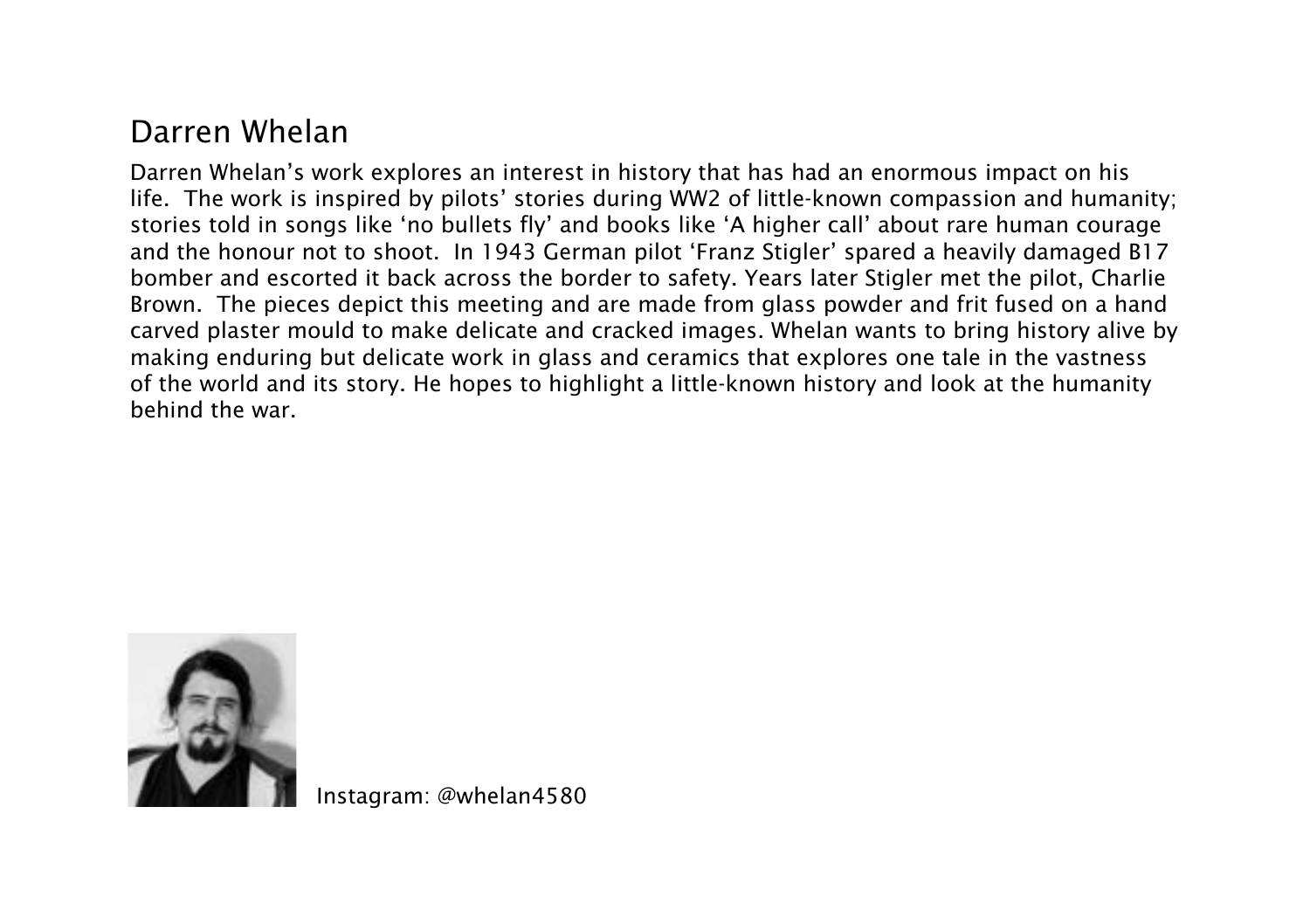With thanks to:

Rob Winter Cate Watkinson Colin Rennie Mary Watson Tim Betterton James Maskrey Neil Ewans Neil Edwards Jo Mitchell Suzie Williams Zoe Garner Sedgefield Pottery

Special dedication to the memory Joe Woodhouse 1972-2022.

We would like to recognize the enormous help and inspiration that Joe gave to all who met or were taught by him, we miss you.